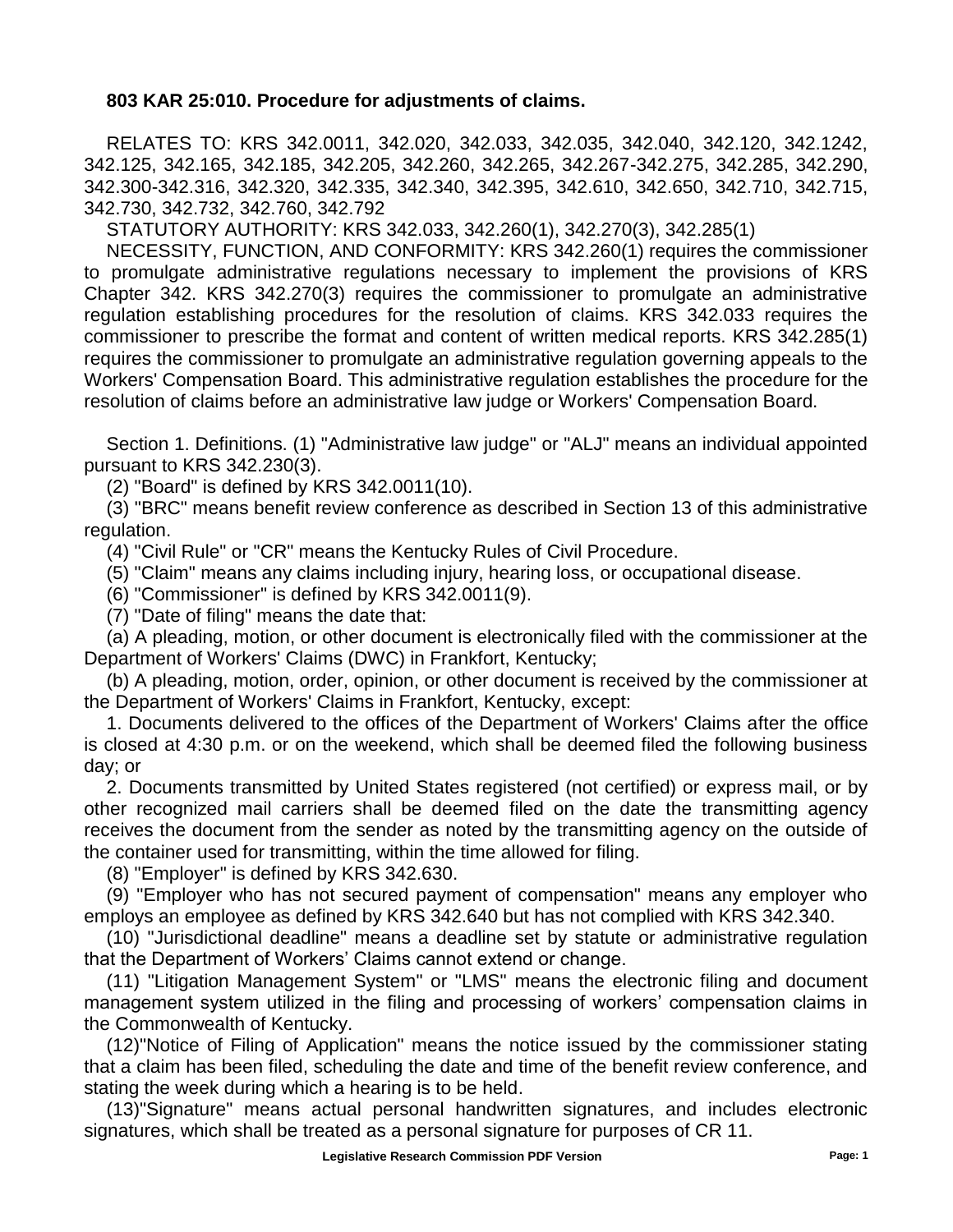(14) "Special defenses" means defenses that shall be raised by special answer filed in accordance with Section 7(2)(d) of this administrative regulation.

(15)"Technical failure" means a failure of the Department of Workers' Claims hardware, software, or telecommunications facility that results in the impossibility for an external user to submit a filing electronically and does not include malfunctioning of an external user's equipment.

Section 2. Parties. (1) Any interested party may file an original application for resolution of claim pursuant to KRS 342.270 or 342.316. The injured workers, or survivors, shall be designated as plaintiff. Adverse parties shall be designated as defendants.

(2) All persons shall be joined as plaintiffs in whom any right to any relief pursuant to KRS Chapter 342, arising out of the same transaction and occurrence, is alleged to exist. If a person refuses to join as a plaintiff, that person shall be joined as a defendant, and the fact of refusal to join as a plaintiff shall be pleaded.

(3)(a) All persons shall be joined as defendants against whom the ultimate right to relief pursuant to KRS Chapter 342 may exist, whether jointly, severally, or in the alternative. An administrative law judge shall order, upon a proper showing, that a party be joined or dismissed.

(b) Joinder shall be sought by motion as soon as practicable after legal grounds for joinder are known. Notice of joinder and a copy of the claim file shall be served in the manner ordered by the administrative law judge.

Section 3. LMS Filings. (1) Except as provided by subsection (2)(a) and (b) of this section and Section 4 of this administrative regulation, all pleadings, notices, orders, and other documents pertaining to a claim for workers' compensation benefits shall be filed utilizing the LMS.

(2) A document submitted electronically shall be deemed filed on the date filing is completed within the time frames set forth in paragraph (a) of this subsection. The filing party shall receive an electronic notification of the time and date filed.

(a) Pleadings, motions, orders, or other documents may be filed utilizing the LMS at any time the LMS is available. Periods of unavailability shall be pre-announced by the department. Inability to file during periods that were previously announced shall not constitute an excuse for a failure to file during a period.

(b) On or after July 1, 2017, paper or written pleadings, motions, or orders shall not be accepted for filing except for parties representing themselves.

(3) An electronically filed document using LMS shall bear the electronic signature of the filing party, if the party is representing himself or herself, or the filing party's attorney, as more fully described in paragraphs (a) and (b) of this subsection. The electronic signature of the filing party, if the party is representing himself or herself, or the filing party's attorney shall be treated as a personal signature and shall serve as a signature for purposes of CR 11, and all other purposes pursuant to the Kentucky Rules of Civil Procedure, and for any purpose for which a signature is required pursuant to this administrative regulation.

(a) An electronically filed document shall include a signature block setting forth the name, mailing address, phone number, fax number, and email address of the filing party, if the party is representing himself or herself, or the filing party's attorney.

(b) In addition, the name of the filing party, if the party is representing himself or herself, or of the filing party's attorney shall be preceded by an "/s/" and typed in the space where the signature would otherwise appear. A handwritten signature shall be required for any paper or written filing.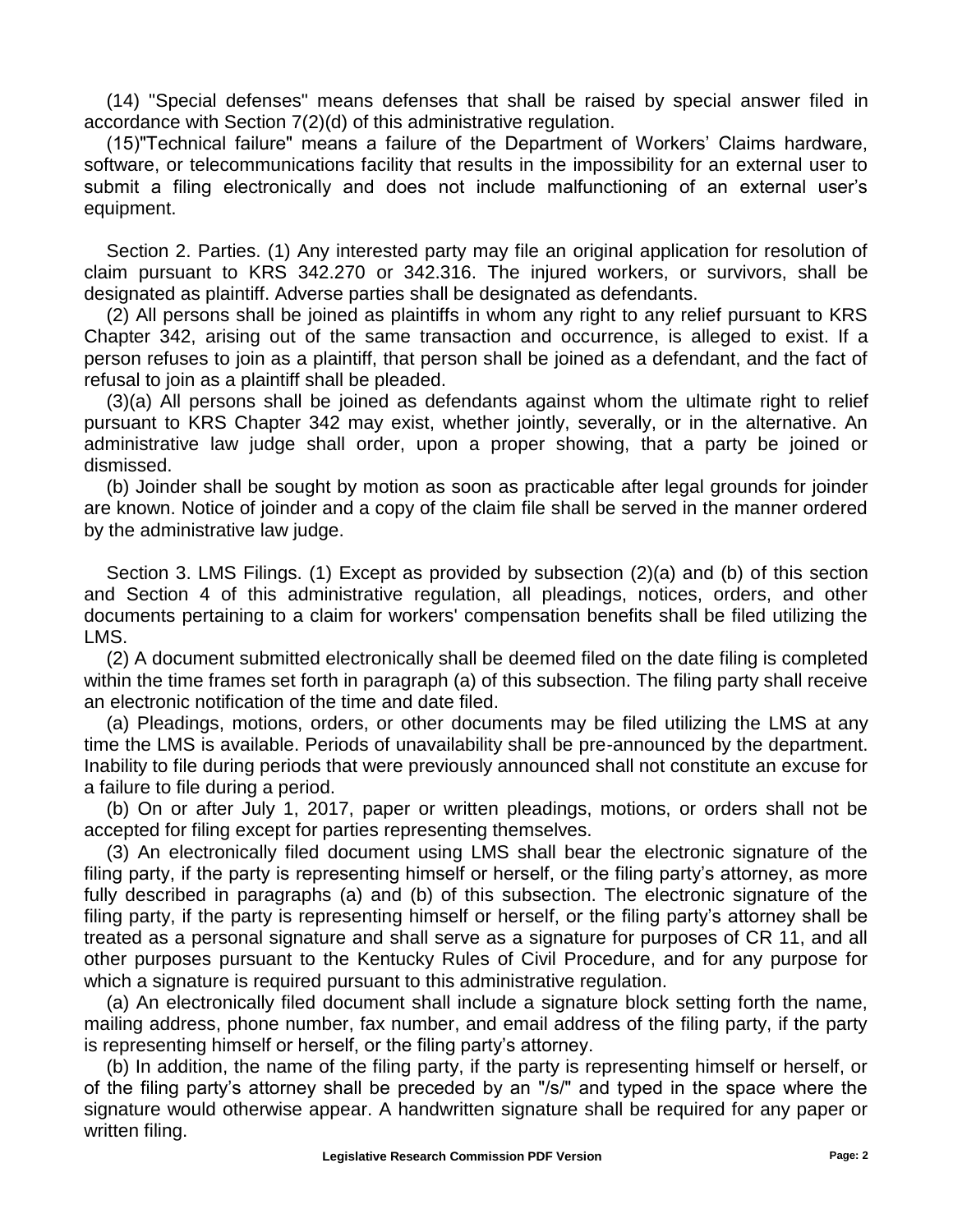(c) Affidavits and exhibits to pleadings with original handwritten signatures shall be scanned and filed in PDF or PDF/A format.

(4) Signatures of more than one (1) party required. A document requiring signatures of more than one (1) party shall be filed either by:

(a) Representing the consent of the other parties on the document by inserting in the location where each handwritten signature would otherwise appear the typed signature of each person, other than the filing party, preceded by an "/s/" and followed by the words "by permission" (e.g., "/s/ Jane Doe by permission"); or

(b) Electronically filing a scanned document containing all necessary signatures.

(5) Signatures of judges, board members, and designees of the commissioner. If the signature of a judge, board member, or designee of the commissioner is required on a document, an electronic signature may be used. The electronic signature shall be treated as the judge's, board member's, or designee's personal signature for purposes of CR 11, all other Kentucky Rules of Civil Procedure, and for any purpose required by this administrative regulation.

(6) Documents required to be notarized, acknowledged, verified, or made under oath. The signature on any document required to be notarized, acknowledged, verified, or made under oath shall be handwritten and scanned into the LMS. The scanned document shall be maintained as the official record, and the filing party shall retain the originally executed copy. The original paper copy may be required to be produced if the validity of the signature is challenged.

(7) Challenging or disputing authenticity.

(a) A non-filing signatory or party who disputes the authenticity of an electronically filed document with a non-attorney signature, or the authenticity of that document or the authenticity of an electronically filed document containing multiple signatures shall file an objection to the document within fourteen (14) days of service of the document. An objection to the document shall place the burden to respond on the non-objecting party and failure to do so shall result in the filing being stricken from the record.

(b) If a party wishes to challenge the authenticity of an electronically filed document or signature after the fourteen (14) day period, the party shall file a motion to seek a ruling, and show cause for the delayed challenge. If the challenge to authenticity is allowed, the nonmoving party shall have the burden to prove authenticity. Failure to prove authenticity by the non-moving party shall result in the filing being stricken from the record.

(c) Challenges to authenticity filed without a valid basis shall be subject to sanctions pursuant to KRS 342.310 and Section 26 of this administrative regulation.

(8) Validity and enforceability of orders. All orders or opinions to be entered or issued shall be filed electronically, and shall have the same force and effect as if the judge or board member had affixed a signature to a paper copy of the order in a conventional manner.

(9) Entry of orders or opinions. Immediately upon entry of an order or opinion, a notice shall be served electronically on all parties. A paper form of the order or opinion shall be served upon those parties not utilizing LMS.

Section 4. Technical Difficulty: Litigation Management System Unavailability. (1) Jurisdictional Deadlines. A jurisdictional deadline shall not be extended. A technical failure, including a failure of LMS, shall not excuse a failure to comply with a jurisdictional deadline. The filing party shall insure that a document is timely filed to comply with jurisdictional deadlines and, if necessary to comply with those deadlines, the filing party shall file the document conventionally accompanied by a certification of the necessity to do so in order to meet a jurisdictional deadline.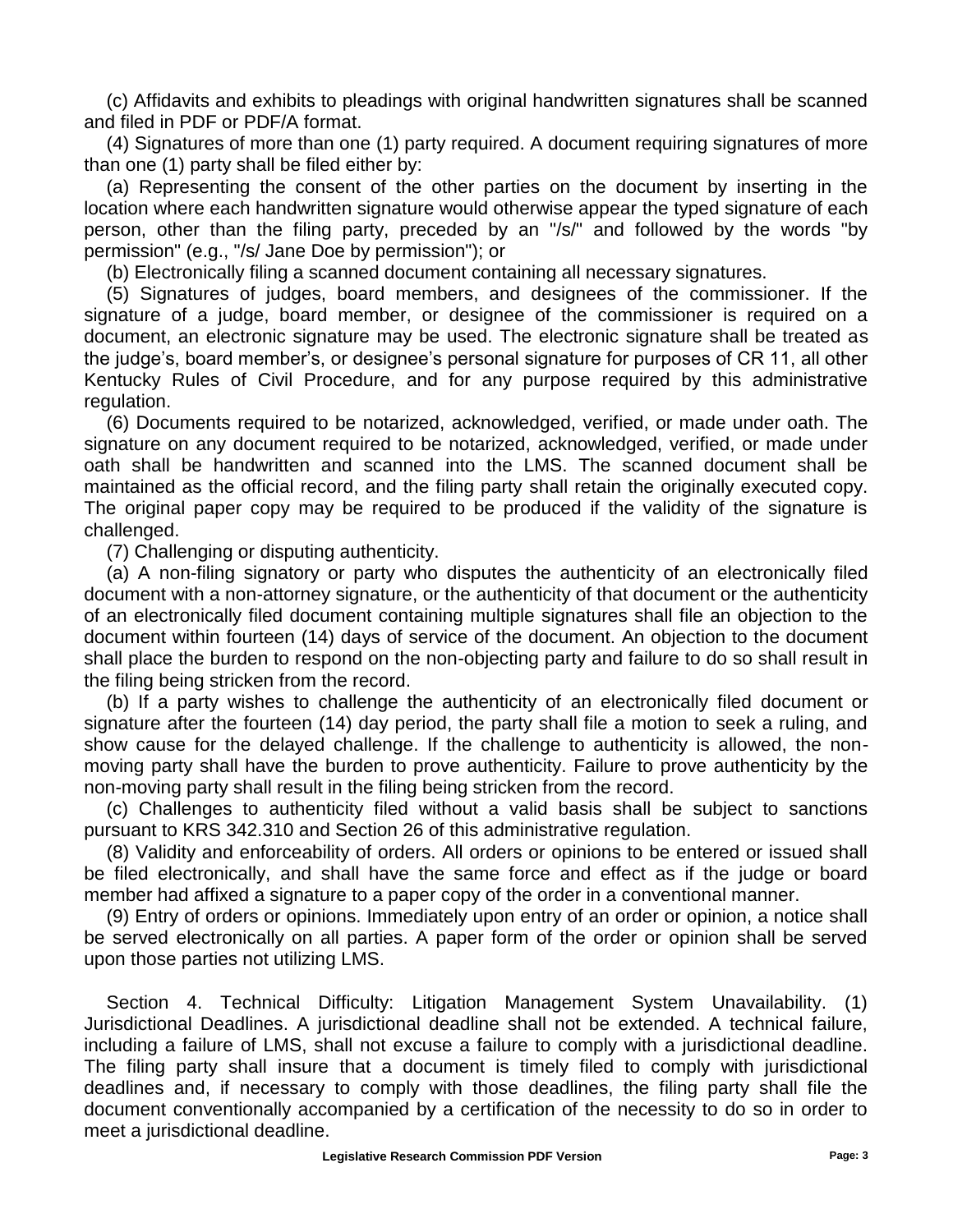(2) Technical Failures.

(a) If a filing party experiences a technical failure, the filing party may file the document conventionally, if the document is accompanied by a certification, signed by the filing party, that the filing party has attempted to file the document electronically at least twice, with those unsuccessful attempts occurring at least one (1) hour apart.

(b) A filing party who suffers prejudice as a result of a technical failure as defined by Section 1(16) of this administrative regulation, or a filing party who cannot file a time-sensitive document electronically due to unforeseen technical difficulties, other than a document filed under a jurisdictional deadline, may seek relief from an administrative law judge. Parties may also enter into an agreed order deeming a document, other than one (1) filed under a jurisdictional deadline, timely filed.

Section 5. Pleadings. (1) An application for resolution of claim and all other pleadings shall be signed or electronically signed when using LMS, and submitted in accordance with this administrative regulation.

(a) For each claim, an applicant shall submit a completed application for resolution of claim. If the claim involves a fatality, the applicant shall also submit a Form F within fifteen (15) days of the applicant's submission of the application.

(b) The applicant may include, if appropriate, a request for vocational rehabilitation, interlocutory relief, or a request for imposition of a safety penalty pursuant to KRS 342.165. The applicant shall also designate whether an interpreter will be required at the hearing, and shall specify the language and any specific dialect needed.

(2) The filing of an application and service through LMS shall satisfy all requirements for service pursuant to CR 5. All pleadings filed through the LMS shall be served upon all other parties electronically or by e-mail. If a party is represented, the pleading shall be served on that representative, at the party's or the representative's last known address. The parties, by agreement, may serve all pleadings upon each other by electronic means. A certificate of service indicating the date of service and electronically signed by the party shall appear on the face of the pleading. Notices of deposition, notices of physical examination, requests for and responses to requests for production of documents, and exchange of reports or records shall be served by e-mail upon the parties and shall not be filed with the commissioner.

(3) Documents filed or served outside of LMS.

(a) A document filed or served outside of LMS shall comply with this subsection.

(b) An application for resolution of claim shall be filed with sufficient copies for service on all parties. The commissioner shall make service by first class mail.

(c) All pleadings shall be served upon the commissioner through LMS or, if a party is unrepresented, by paper and shall be served upon all other parties by mailing a copy to the other parties or, if represented, to the parties' representative, at the party's or representative's last known address or, if agreed to, by electronic means. A certificate of service indicating the method and date of service and signed by the party shall appear on the face of the pleading. Notices of deposition and physical examination shall be served upon the parties and shall not be filed with the commissioner.

(d) After the application for resolution has been assigned to an administrative law judge, subsequent pleadings shall include, within the style of the claim and immediately before the claim number, "Before Administrative Law Judge (name)". Upon consolidation of claims, the most recent claim number shall be listed first.

(e) 1. All documents involved in an appeal to the Workers' Compensation Board shall include the language "Before Workers' Compensation Board" before the claim number within the style of the claim.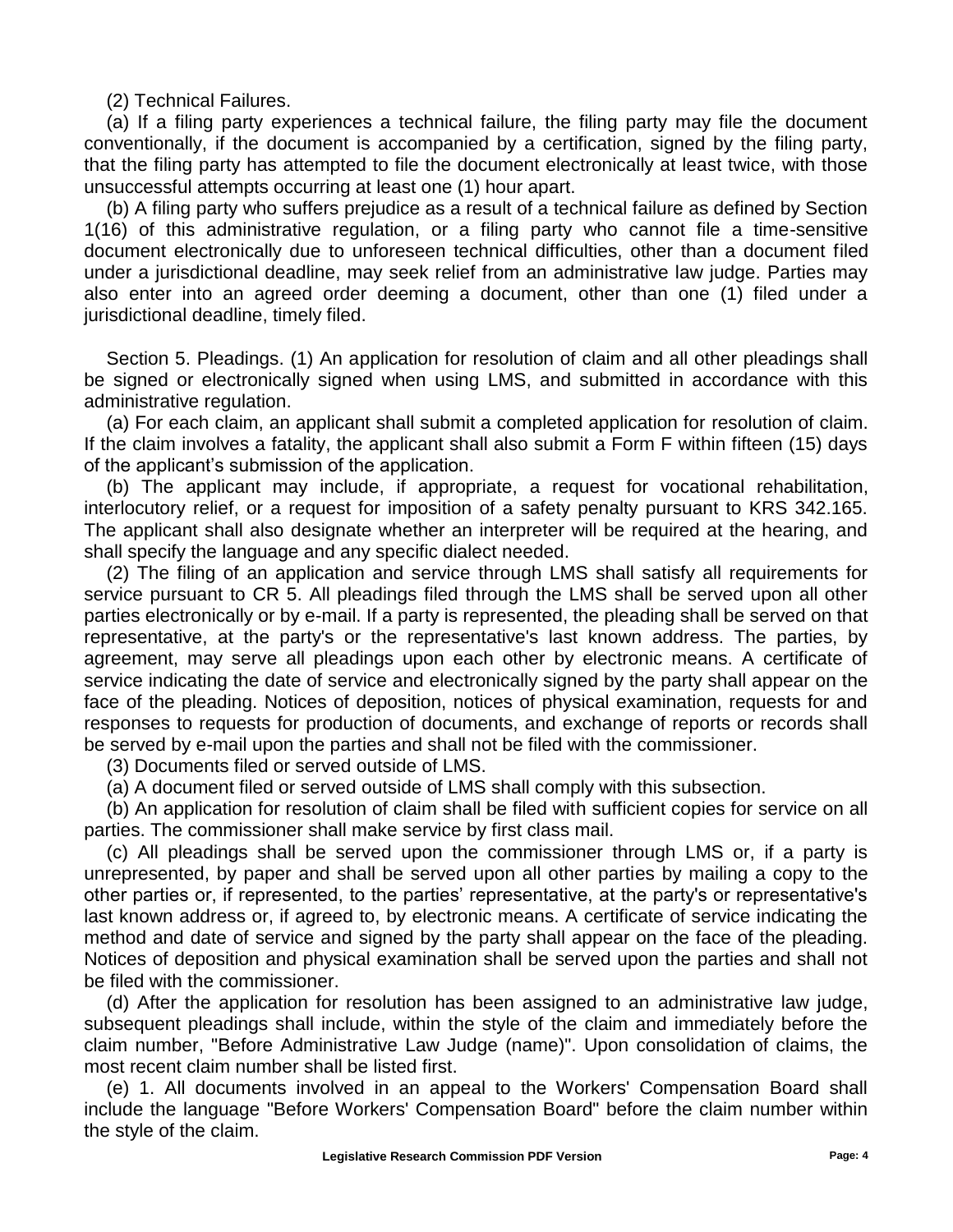2. Parties shall insert the language "Appeals Branch" or "Workers' Compensation Board" on the outside of the envelope containing documents involved in an appeal.

Section 6. Motions. (1) The party filing a motion may file a brief memorandum supporting the motion and opposing parties may file brief memoranda in reply. Further memoranda (for example, reply to response) shall not be filed.

(2) Every motion and response, the grounds of which depend upon the existence of facts not in evidence, shall be supported by affidavits demonstrating the facts.

(3) Every motion, the grounds of which depend upon the existence of facts that the moving party believes are shown in the evidence or are admitted by the pleadings, shall make reference to the place in the record where that evidence or admission is found.

(4) A response to a motion, other than to reopen pursuant to KRS 342.125 or for interlocutory relief, shall be filed within ten (10) days after the date of the filing of a motion. The administrative law judge shall rule on the motion no later than ten (10) days after the date for the filing of the response has passed.

(5)(a) A motion to reopen shall be accompanied by as many of the following items as may be applicable:

1. A current medical release Form 106 executed by the plaintiff;

2. An affidavit evidencing the grounds to support reopening;

3. A current medical report showing a change in disability established by objective medical findings;

4. A copy of the opinion and award, settlement, voluntary agreed order, or agreed resolution sought to be reopened;

5. An affidavit certifying that a previous motion to reopen has not been made by the moving party, or if one (1) has previously been made, the date on which the previous motion was filed; or

6. A designation of evidence from the original record specifically identifying the relevant items of proof that are to be considered as part of the record during reopening.

(b)1. The designation of evidence made by a party shall list only those items of evidence from the original record that are relevant to the matters raised on reopening.

2. The burden of completeness of the record shall rest with the parties to include so much of the original record, up to and including the award or order on reopening, as is necessary to permit the administrative law judge to compare the relevant evidence that existed in the original record with all subsequent evidence submitted by the parties.

3. Except for good cause shown at the time of the filing of the designation of evidence, a party shall not designate the entire original record from the claim for which reopening is being sought.

(6)(a) The motion to reopen shall be served on all other parties consistent with the Kentucky Rules of Civil Procedure regarding service as provided under CR 4.01(a) or (b), by:

1. Registered mail or certified mail return receipt requested with instructions to the delivery postal employee to deliver to the addressee only and show the address where delivered and the date of delivery; or

2. Causing the motion to be transferred for service by any person authorized, other than as in subparagraph 1. of this paragraph, to deliver the document, who shall serve it and whose return endorsed thereon shall be proof of the time and manner of service.

(b) The motion to reopen shall contain a certification of the method of service.

1. Any response shall be filed within twenty (20) days of filing the motion to reopen.

2. A response may contain a designation of evidence specifically identifying evidence from the original record not already listed by the moving party that is relevant to matters raised in a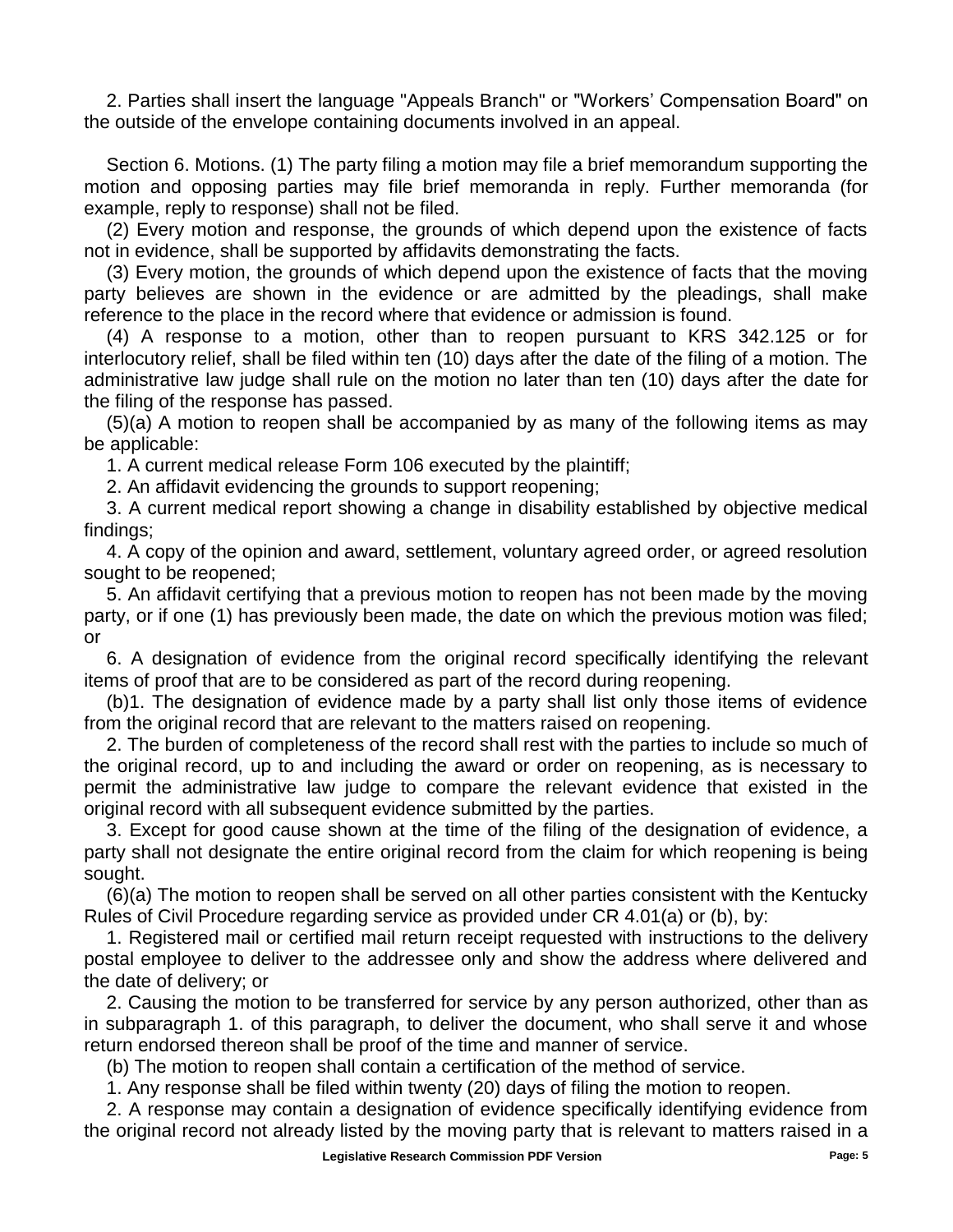response.

3. An administrative law judge shall rule on the motion no sooner than five (5) days and no later than fifteen (15) days after the date for the filing of the response has passed.

(7) A motion for allowance of a plaintiff's attorney fee shall:

(a) Be made within thirty (30) days following the finality of the award, settlement, or agreed resolution upon which the fee request is based;

(b) Be served upon the adverse parties and the attorney's client;

(c) Set forth the fee requested and mathematical computations establishing that the request is within the limits set forth in KRS 342.320; and

(d) Be accompanied by:

1. An affidavit of counsel detailing the extent of the services rendered;

2. A signed and dated Form 109 as required by KRS 342.320(5); and

3. A copy of the signed and dated contingency fee contract.

(8) A motion for allowance of defendant's attorney's fee shall be:

(a) Filed within thirty (30) days following the finality of the decision; and

(b) Accompanied by an affidavit of counsel detailing:

1. The extent of the services rendered; and

2. The total amount to be charged.

(9) Vocational rehabilitation benefits may be requested in the initial claim filing or by subsequent motion.

(10) If a plaintiff is deceased, a motion to substitute party and continue benefits shall be filed.

Section 7. Application for Resolution of a Claim and Response. (1) The applicant shall file an application for resolution of an injury, occupational disease, hearing loss, or interlocutory relief claim through the LMS. At the time of, or within fifteen (15) days after the filing of the application, the following shall be filed:

(a) Form 104, Plaintiff's Employment History, to include all past jobs performed on a full or part-time basis within twenty (20) years preceding the date of injury; upon written certification, supported by claimant's counsel, that claimant does not seek a total disability award, the twenty (20) year work history need not be submitted;

(b) Form 105, Plaintiff's Chronological Medical History, to include all physicians, chiropractors, osteopaths, psychiatrists, psychologists, and medical facilities such as hospitals where the individual has been seen or admitted in the preceding fifteen (15) years and including beyond that date any physicians or hospitals regarding treatment for the same body part claimed to have been injured;

(c) Medical release (Form 106);

(d) One (1) medical report, which may consist of legible, handwritten notes of the treating physician, and which shall include the following:

1. A description of the injury that is the basis of the claim;

2. A medical opinion establishing a causal relationship between the work-related events or the medical condition that is the subject of the claim; and

3. If a psychological condition is alleged, an additional medical report establishing the presence of a mental impairment or disorder;

(e) Documentation substantiating the plaintiff's preinjury and post injury wages; and

(f) Documentation establishing additional periods for which temporary total disability benefits are sought.

(2)(a) Following the filing of an application for resolution of claim, or the sustaining of a motion to reopen, the commissioner shall issue a Notice of Filing of Application. Within forty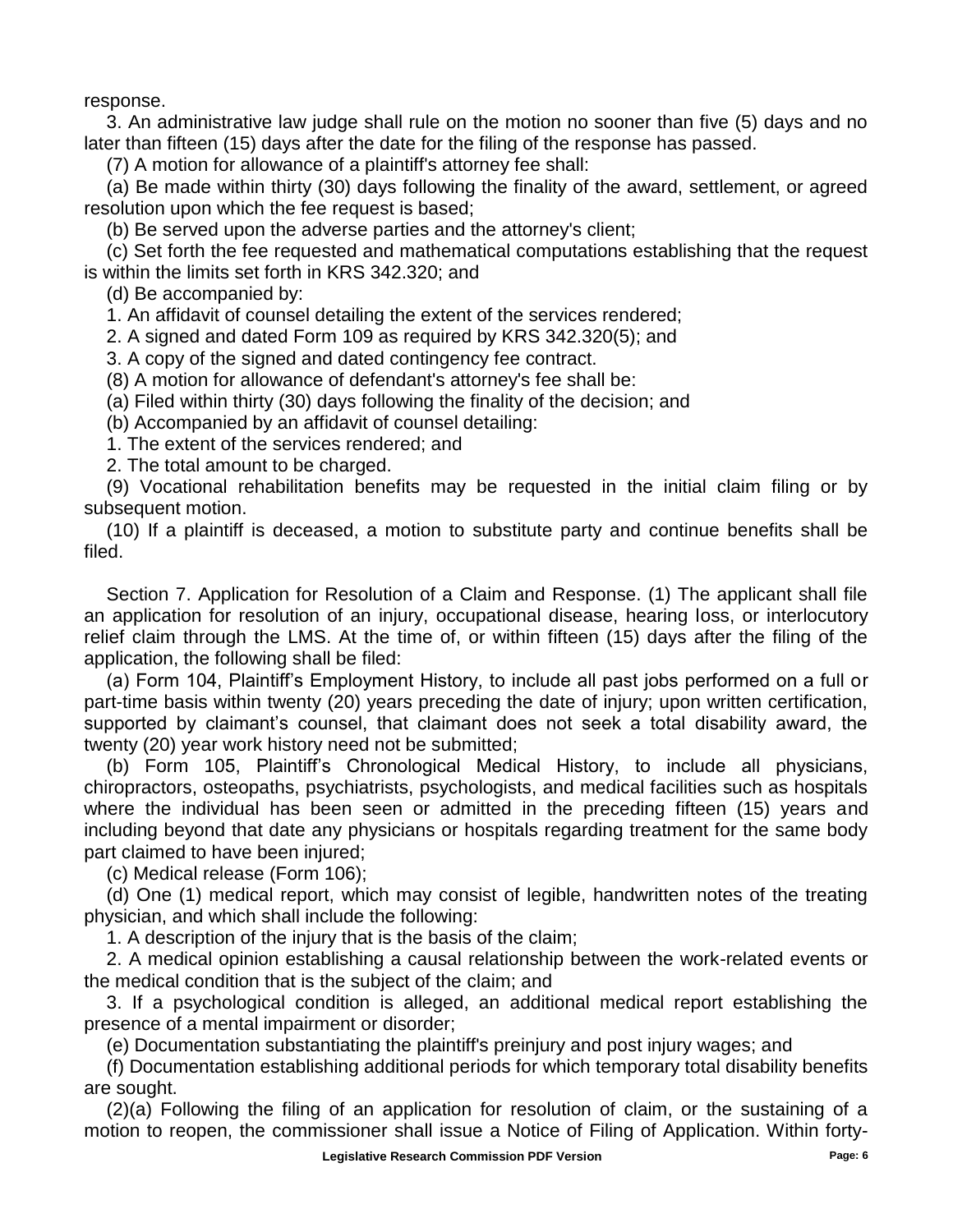five (45) days of the date of the Notice of Filing of Application, each defendant shall file a notice of claim denial or acceptance. A notice of claim denial shall not be required to be filed by any party in a claim reopened pursuant to KRS 342.125.

(b) If a notice of claim denial is not filed, all allegations of the application shall be deemed admitted.

(c) The notice of claim denial shall set forth the following:

1. All pertinent matters that are admitted and those that are denied; and

2. If a claim is denied in whole or in part, a detailed summary of the basis for denial.

(d) In the notice of claim denial, a defendant shall if appropriate file a special answer to raise any special defenses in accordance with this paragraph. If a defendant raises the special defense under KRS 342.165, failure to comply with a safety law, administrative regulation, or rule, the defendant shall also file a completed Form SVE with the special answer and identify the safety device the employee failed to use or the lawful and reasonable order or administrative regulation of the commissioner or the employer for the safety of employees or the public which was not complied with.

1. A special answer shall be filed within:

a. The forty-five (45) days for filing the Notice of Claim Denial; or forty-five (45) days of the date of the order joining the defendant as a party, if joinder occurs after the filing of the application for the resolution of the claim; or

b. Ten (10) days after discovery of facts supporting the defense if discovery could not have been had earlier in the exercise of due diligence.

2. A special defense shall be waived if not timely raised.

3. A special defense shall be pleaded if the defense arises under:

a. KRS 342.035(3), unreasonable failure to follow medical advice;

b. KRS 342.165, failure to comply with safety laws;

c. KRS 342.316(7) or 342.335, false statement on employment application;

d. KRS 342.395, voluntary rejection of KRS Chapter 342;

e. KRS 342.610(3), voluntary intoxication or self-infliction of injury;

f. KRS 342.710(5), refusal to accept rehabilitation services;

g. Running of periods of limitations or repose under KRS 342.185, 342.270, 342.316, or other applicable statute; or

h. Horseplay.

(e) Within forty-five (45) days of the issuance of the Notice of Filing of Application, the parties shall file a notice of disclosure, which shall contain:

1. The names of all known witnesses and their addresses, if known, upon whom the party intends to rely except those already submitted into evidence;

2. For plaintiff, if requested by defendant, wage information and wage records for all wages earned by the plaintiff, if any, subsequent to the injury, including any wages earned as of the date of service of the notice of disclosure while employed for any employer other than the one (1) for whom he or she was employed at the time of the injury; Plaintiff may provide a release for the information or records in lieu of providing those records;

3. For plaintiff, a listing of each employer, address, and dates of any employment, subsequent to the injury, as well as the nature of the employment, including a description of any physical requirements of the subsequent employment;

4. For plaintiff, wage information for all wages earned, if any, for any employment for which the plaintiff was engaged concurrent to the time of the injury on a Form AWW-CON;

5. If the plaintiff alleges a safety violation by the employer, a Form SVC shall be filed;

6. For all parties, a list, with specificity, of all known and anticipated contested issues. Any subsequent addition of contested issues shall only be allowed upon motion to the ALJ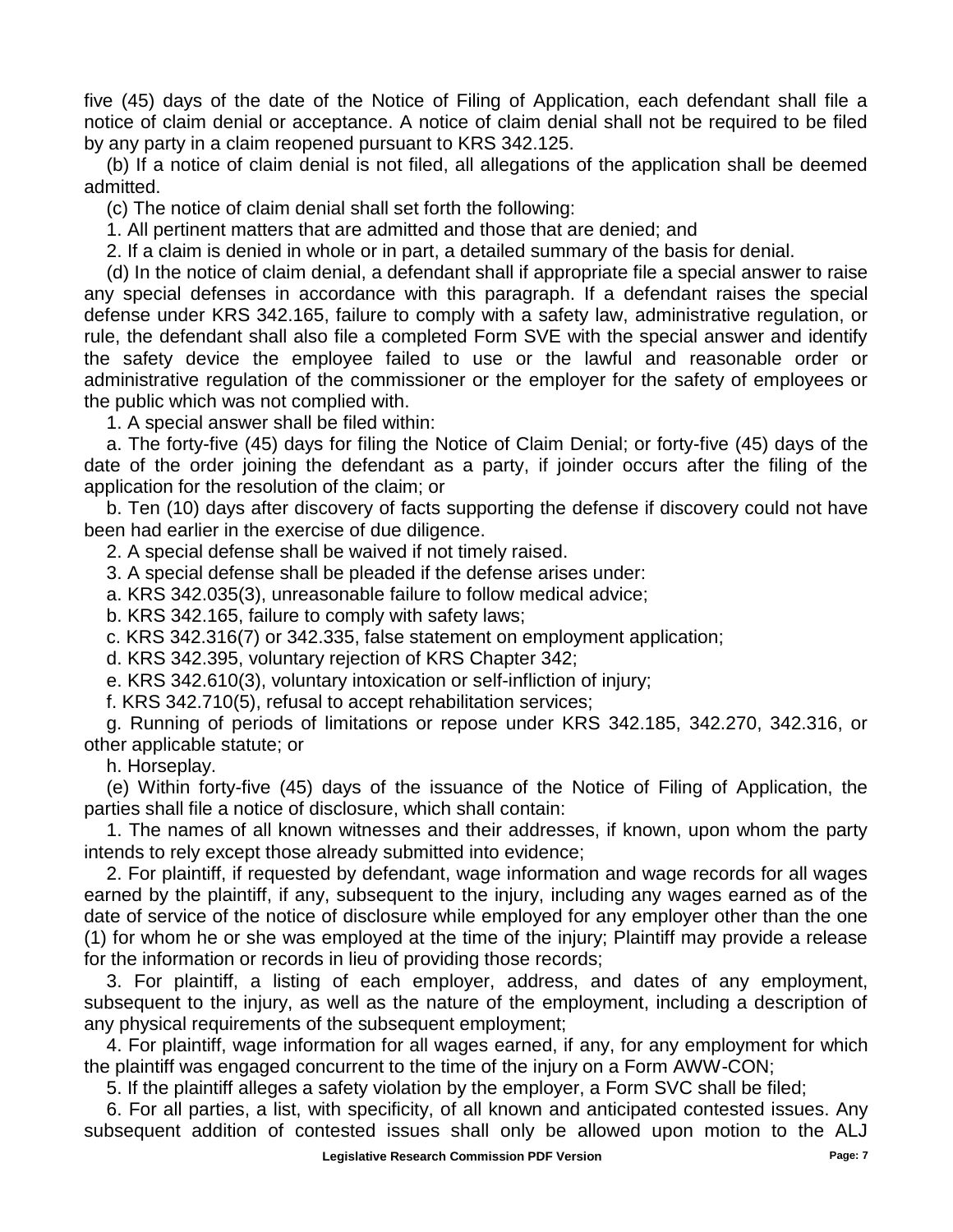establishing good cause as to why the issue could not have been listed earlier;

7. For plaintiff, all known unpaid bills to the parties, including travel for medical treatment, co-pays, or direct payments by plaintiff for medical expenses for which plaintiff seeks payment or reimbursement. Actual copies of the bills and requests for reimbursement shall not be filed but shall be served upon opposing parties if requested;

8. For each defendant, a completed Form AWW-1, Average Weekly Wage Certification, and itemization of any medical bills or medical expenses known to be disputed by the defendant, any submitted bills being considered but unpaid, and a total for all medical expenses paid as of the date application for resolution of the claim or motion to reopen is filed.

a. Actual copies of the bills and requests for reimbursement shall not be filed but shall be served upon opposing parties if requested.

b. If the plaintiff has earned wages for a defendant after the injury that is the subject of the litigation, the defendant shall provide post-injury wage information records on a Form AWW-POST.

c. Any party required to file an AWW shall include actual pay records to the extent available.

d. Upon request by plaintiff, defendant shall provide to plaintiff any statement, surveillance video, photographs, or recording of plaintiff. Further, upon plaintiff's request, and a showing of relevance, defendant shall provide the employee's employment file and OSHA history as it relates to the plaintiff's injury.

e. In a reopened claim, a Form AWW-1 shall not be required to be filed if an ALJ made a finding establishing the average weekly wage in a previous decision or if the pre-injury average weekly wage was previously stipulated by the parties unless a party seeks and is relieved from the original stipulation;

9. For a newly joined party, except for a medical provider whose treatment or bills have been contested, within forty-five (45) days of the date of the order joining the new party, a notice of disclosure in accordance with the requirements in paragraph (e) of this subsection; and

10. For each employer, a copy of any written job description setting out the physical requirements of the job.

(f) All parties shall amend the notice of disclosure within ten (10) days after the identification of any additional witness, or receipt of information or documents that would have been disclosed at the time of the original filing had it then been known or available. Failure to comply may result in the exclusion of the witness.

Section 8. Discovery, Evidence, and Exchange of Records. (1) Proof taking and discovery for all parties shall begin from the date the commissioner issues the Notice of Filing of Application.

(2)(a) Plaintiff and defendants shall take proof for a period of sixty (60) days from the date of the Notice of Filing of Application;

(b) After the sixty (60) day period, defendants shall take proof for an additional thirty (30) days; and

(c) After the defendant's thirty (30) day period, the plaintiff shall take rebuttal proof for an additional fifteen (15) days.

(3) During the pendency of a claim, any party obtaining or possessing a medical or vocational report or records and relevant portions of hospital or educational records shall serve a copy of the report or records upon all other parties within ten (10) days following receipt of those reports or records or within ten (10) days of receipt of notice if assigned to an administrative law judge. Defendant employer may request Social Security, Armed Forces, VA records, vital statistics records, and other public records upon a showing of relevance. Failure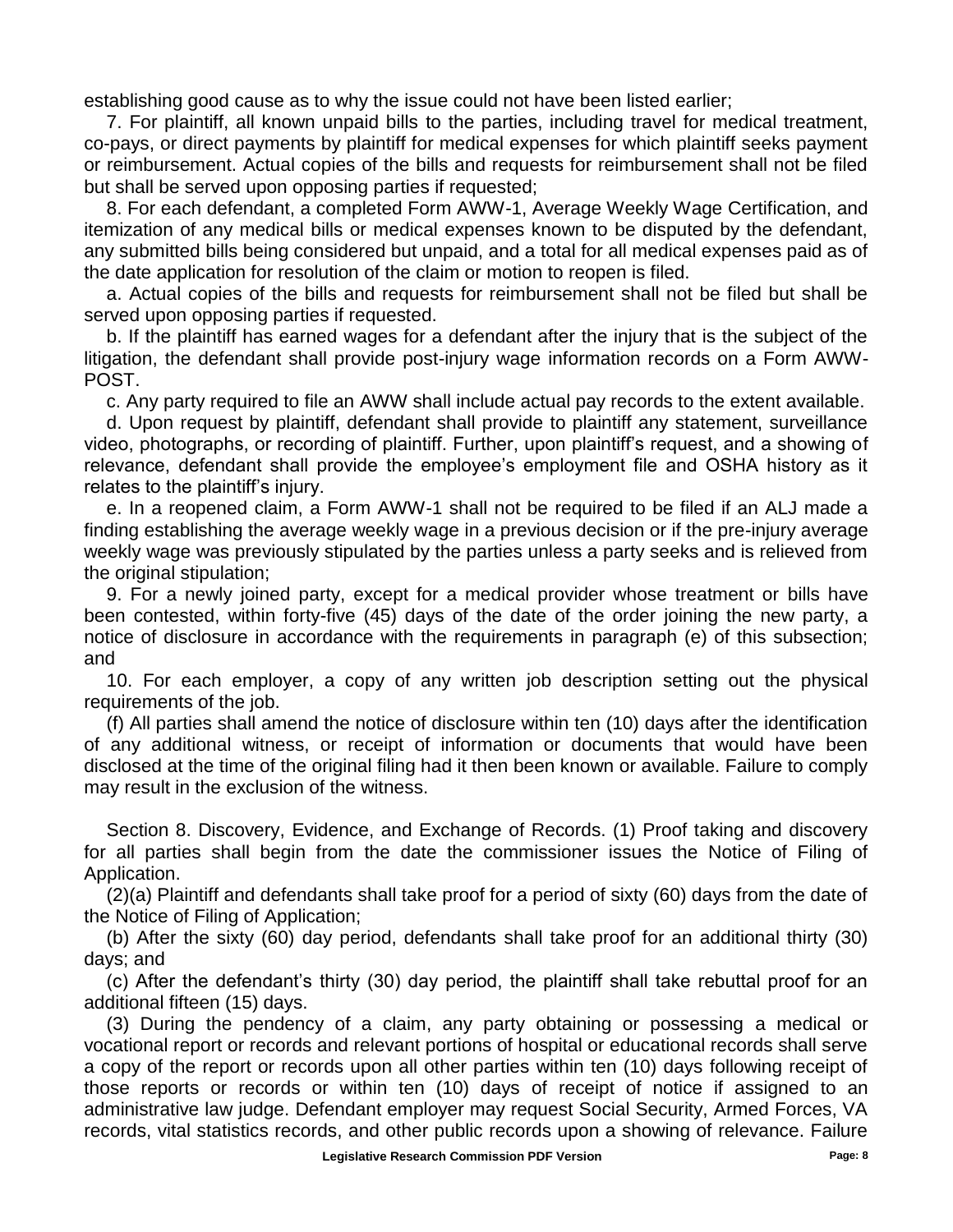to comply with this subsection may constitute grounds for exclusion of the reports or records as evidence.

(4) All medical reports filed with the application for resolution of a claim shall be admitted into evidence without further order subject to the limitations of KRS 342.033 if:

(a) An objection is not filed prior to or with the filing of the notice of claim denial; and

(b) The medical reports comply with Section 10 of this administrative regulation.

Section 9. Vocational Reports. (1) One (1) vocational re-port may be filed by notice and shall be admitted into evidence without further order and without the necessity of a deposition, if an objection is not filed.

(2) Vocational reports shall be signed by the individual making the report.

(3) Vocational reports shall include, within the body of the report or as an attachment, a statement of the qualifications of the person making the report.

(4) An objection to the filing of a vocational report shall:

(a) Be filed within ten (10) days of the filing of the notice or motion for admission; and

(b) State the grounds for the objection with particularity.

(5) The filing party may file a response to the objection within ten (10) days and the administrative law judge shall rule on the objection within ten (10) days after the response is filed, or, if no response is filed, when the response was due to be filed.

(6) If a vocational report is admitted as direct testimony, an adverse party may depose the reporting vocational witness in a timely manner as if on cross-examination at its own expense.

Section 10. Medical Reports. (1) A party shall not introduce direct testimony from more than two (2) physicians by medical report except upon a showing of good cause and prior approval by an administrative law judge.

(2) Medical reports submitted through the LMS may utilize the web form creating a Form 107 or Form 108 for electronic filing, except an administrative law judge may permit the introduction of other reports that substantially comply with this section and do not exceed twenty-five (25) pages.

(3) Medical reports shall be signed by the physician making the report, or the notice of filing shall be considered an affidavit from the physician or submitting party.

(4) Medical reports shall include, within the body of the report or as an attachment, a statement of qualifications of the person making the report. If the qualifications of the physician who prepared the written medical report have been filed with the commissioner and the physician has been assigned a medical qualifications index number, reference may be made to the physicians index number in lieu of attaching qualifications along with a listing of the physician's specialty of practice.

(5) Narratives in medical reports shall be typewritten. Other portions, including spirometric tracings, shall be clearly legible.

(6) Notices of filing or motions to file medical reports shall list the impairment rating assigned in the medical report or record in the body of the notice or motion.

(a) Upon notice, a party may file evidence from two (2) physicians in accordance with KRS 342.033, either by deposition or medical report, which shall be admitted into evidence without further order if an objection is not filed.

(b) An objection to the filing of a medical report shall be filed within ten (10) days of the filing of the notice or the motion for admission.

(c) Grounds for the objection shall be stated with particularity.

(d) The party seeking introduction of the medical report may file a response within ten (10) days after the filing of the objection.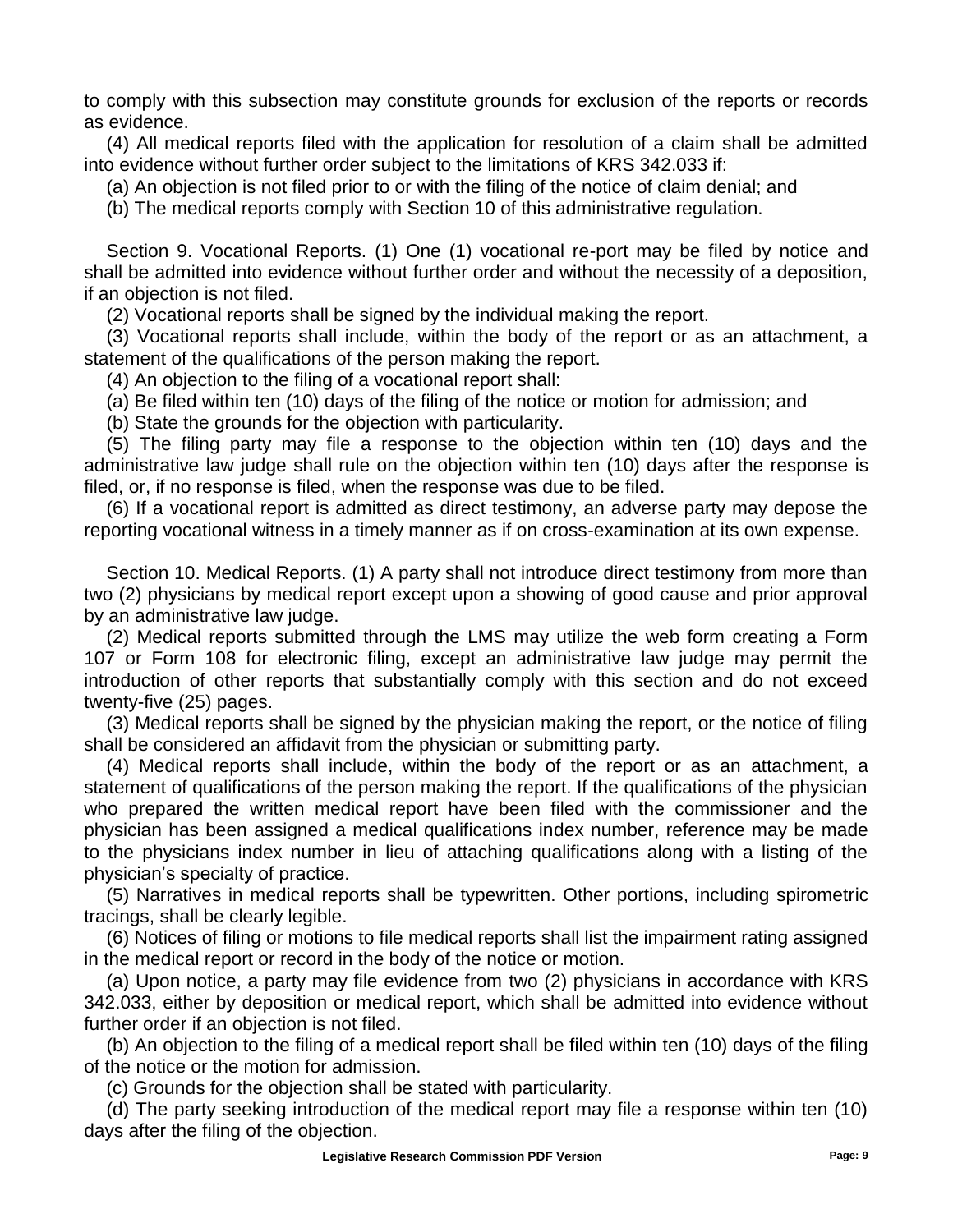(e) The administrative law judge shall rule on the objection within ten (10) days of the response or the date the response is due.

(7) Medical records that are not submitted under subsection (2) of this section may be submitted by notice that identifies the records, the person or medical facility that produced the records, and the relevance of the records to the claim. Records submitted in excess of twenty (20) pages shall provide an indexed table of contents generally identifying the contents of each page. Failure to provide an indexed table of contents shall result in rejection of the records, which shall not be filed or considered as evidence.

(8) If a medical report is admitted as direct testimony, an adverse party may depose the reporting physician in a timely manner as if on cross-examination at its own expense.

Section 11. Medical Evaluations Pursuant to KRS 342.315. (1) All persons claiming benefits for hearing loss or occupational disease shall be referred by the commissioner for a medical evaluation in accordance with contracts entered into between the commissioner and the University of Kentucky and University of Louisville medical schools.

(2) In all other claims, the commissioner or an administrative law judge may direct appointment by the commissioner of a university medical evaluator.

(3) Upon referral for medical evaluation under this section, a party may tender additional relevant medical treatment records and diagnostic studies to the administrative law judge or to the commissioner for determination of relevancy and submission to the evaluator. The administrative law judge or the commissioner shall provide notice to the parties of the material submitted to the evaluator. This additional information shall not be filed of record. The additional medical information shall be:

(a) Submitted to the administrative law judge or to the commissioner within fourteen (14) days following an order for medical evaluation pursuant to KRS 342.315 or KRS 342.316;

(b) Clearly legible;

(c) Indexed;

(d) Furnished in chronological order;

(e) Timely furnished to all other parties within ten (10) days following receipt of the medical information; and

(f) Accompanied by a summary that is filed of record and served upon all parties. The summary shall:

1. Identify the medical provider;

2. Include the date of medical services; and

3. Include the nature of medical services provided.

(4) Upon the scheduling of an evaluation, the commissioner shall provide notice to all parties and the employer shall forward to the plaintiff necessary travel expenses as required by KRS 342.315(4). Upon completion of the evaluation, the commissioner shall provide copies of the report to all parties and shall file the original report in the claim record to be considered as evidence.

(5) The administrative law judge shall allow timely cross-examination of a medical evaluator appointed by the commissioner at the expense of the moving party.

(6) Unjustified failure by the plaintiff to attend the scheduled medical evaluation may be grounds for dismissal, payment of a no-show fee, suspension of the claim pursuant to KRS 342.205(3), sanctions, or any combination of these penalties, unless good cause is shown for the failure.

(7) Failure by the employer or its insurance carrier to pay travel expenses within seven (7) working days prior to the scheduled medical evaluation or to pay the cost of the exam within thirty (30) days of the receipt of a statement of charges for the exam may result in sanctions,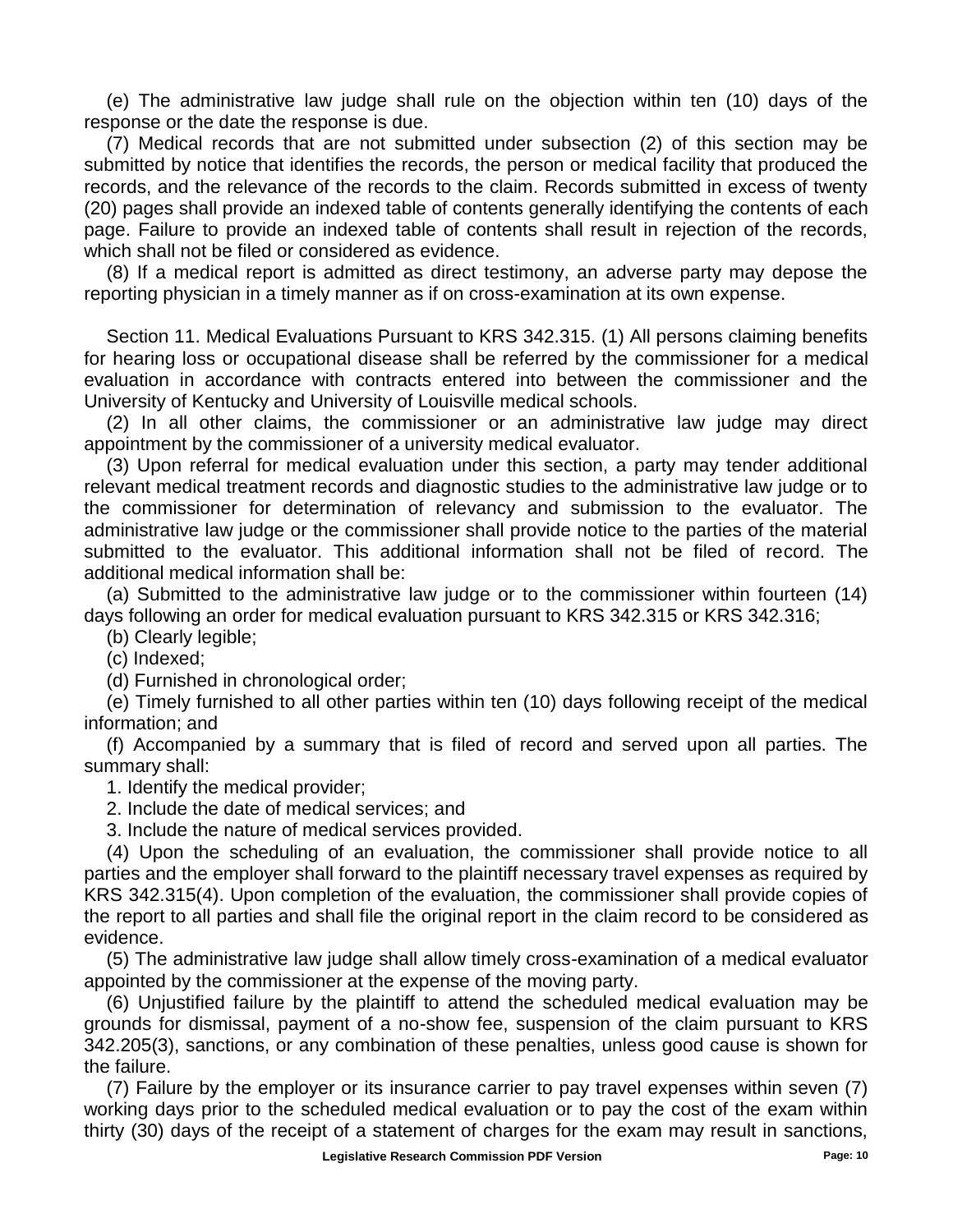payment of failure to appear charges, or unfair claims practice penalties unless good cause is shown for the failure or delay.

Section 12. Interlocutory Relief. (1) A party may seek interlocutory relief at the time of the initial claim application or by motion requesting:

(a) Interim payment of income benefits for total disability pursuant to KRS 342.730(1)(a);

(b) Medical benefits pursuant to KRS 342.020; or

(c) Rehabilitation services pursuant to KRS 342.710.

(2) If interlocutory relief is requested prior to or at the time the application for resolution of claim is filed, the commissioner shall issue an order allowing the responding party twenty (20) days to respond to the request.

(a) Upon receipt of the response, the commissioner shall assign the claim to an ALJ for resolution of the request for interlocutory relief.

(b) The ALJ to whom the interlocutory relief request is assigned may schedule a hearing to be held within thirty-five (35) days of the order assigning the claim for resolution.

(c) The ALJ shall issue a decision regarding interlocutory relief within twenty (20) days after the date of the hearing.

(d) If no hearing is held, the ALJ shall issue a decision within twenty (20) days after the date the response is filed, or twenty (20) days after the date the response is due if no response is filed.

(e) If the request for interlocutory relief is denied, the claim shall be referred to the commissioner for reassignment of the claim for resolution by another ALJ.

(f) If the request for interlocutory relief for income benefits is granted, the claim shall be placed in abeyance. The plaintiff shall provide a status report every sixty (60) days, or sooner if circumstances warrant or upon order by the ALJ, updating his or her current status. Upon motion and a showing of cause, or upon the ALJ's own motion, interlocutory relief shall be terminated and the claim removed from abeyance. Failure to file a timely status report may constitute cause to terminate interlocutory relief. Interlocutory relief, once awarded, shall continue until the ALJ issues an order of termination of interlocutory relief. The order terminating interlocutory relief shall also contain a provision for referral to the commissioner for reassignment of the claim for resolution by another ALJ.

(3)(a) If a motion for interlocutory relief is filed after the claim is assigned to an ALJ, he or she shall within ten (10) days issue an order requiring a response to the request for interlocutory relief be served within twenty (20) days from the date of the order, and refer it to the commissioner for assignment to an ALJ for the sole purpose of considering the request for interlocutory relief.

(b) Upon receipt of the response, the ALJ may schedule a hearing to be held within thirtyfive (35) days of receipt of the response. The hearing may be held telephonically, by video, or by other electronic means, if the parties agree or a party demonstrates good cause as to why the party cannot appear at the hearing in person.

(c) Upon completion of the hearing, an ALJ shall issue a decision within twenty (20) days.

(d) If the hearing is waived, an ALJ shall issue a decision within twenty (20) days after the date the response is filed, or twenty (20) days after the response is due if no response is filed.

(4)(a) Entitlement to interlocutory relief shall be established by means of affidavit, deposition, hearing testimony, or other means of record demonstrating the requesting party:

1. Is eligible under KRS Chapter 342;

2. Will suffer immediate and irreparable injury, loss, or damage pending a final decision on the application; and

3. Is likely to succeed on the merits based upon the evidence introduced by the parties.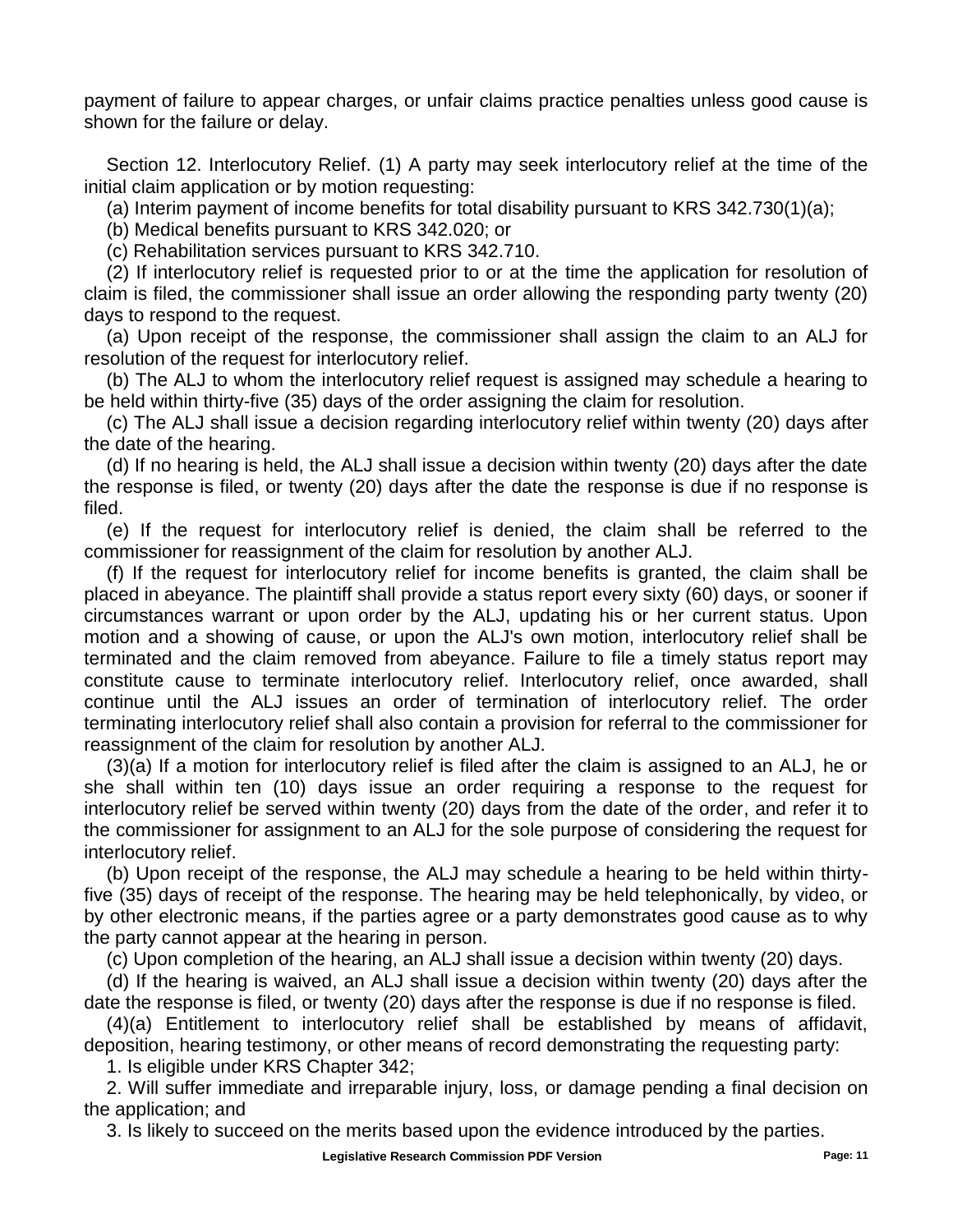(b) Rehabilitation services may be ordered while the claim is pending upon a showing that immediate provision of services will substantially increase the probability that the plaintiff will return to work.

(5) Benefits awarded pursuant to an interlocutory order shall not be terminated except upon entry of an order issued by an administrative law judge. Failure to pay benefits under an interlocutory order or termination of benefits ordered pursuant to an interlocutory order without prior approval of the ALJ shall constitute grounds for a violation of the Unfair Claims Settlement Practices Act at KRS 342.267, and for sanctions pursuant to KRS 342.310 and Section 26 of this administrative regulation, unless good cause is shown for failure to do so.

(6) If interlocutory relief is requested in the application for benefits, an assignment to an ALJ shall not be made on other issues and a scheduling order shall not be issued until a ruling has been made on the interlocutory relief request, unless the requesting party shows that delay will result in irreparable harm.

(7) An attorney's fee in the amounts authorized by KRS 342.320 that does not exceed twenty (20) percent of the weekly income benefits awarded pursuant to a request for interlocutory relief may be granted. The approved fee shall be deducted in equal amounts from the weekly income benefits awarded and shall be paid directly to the attorney.

Section 13. Benefit Review Conferences. (1) The purpose of the BRC shall be to expedite the processing of the claim and to avoid if possible the need for a hearing.

(2) The BRC shall be an informal proceeding.

(3) The date, time, and place for the BRC shall be stated on the Notice of Filing of Application issued by the commissioner.

(4) The plaintiff and his or her representative, the defendant or its representative, and the representatives of all other parties shall attend the BRC.

(5) If the defendant is insured or a qualified self-insured, a representative of the carrier or self-insured employer with settlement authority shall be present or available by telephone during the BRC. Failure to comply with this provision may result in the imposition of sanctions.

(6) The administrative law judge may upon motion waive the plaintiff's attendance at the BRC for good cause shown.

(7) A transcript of the BRC shall not be made.

(8) Representatives of all parties shall have authority to re-solve disputed issues and settle the claim at the BRC.

(9)(a) The plaintiff shall bring to the BRC copies of known unpaid medical bills not previously provided and documentation of out-of-pocket expenses including travel for medical treatments. Absent a showing of good cause, failure to do so may constitute a waiver to claim payment for those bills.

(b) Each defendant shall bring copies of known medical bills not previously provided and medical expenses presented to them, their insurer or representative known to be unpaid or disputed including travel expenses. Absent a showing of good cause, failure to do so may constitute a waiver to challenge those bills.

(10) A party seeking postponement of a BRC shall file a motion at least fifteen (15) days prior to the date of the conference and shall demonstrate good cause for the postponement.

(11) If at the conclusion of the BRC the parties have not reached agreement on all the issues, the administrative law judge shall:

(a) Prepare a final BRC memorandum and order including stipulations and identification of all issues, which shall be signed by all parties or if represented, their counsel, and the administrative law judge; and

(b) Schedule a final hearing.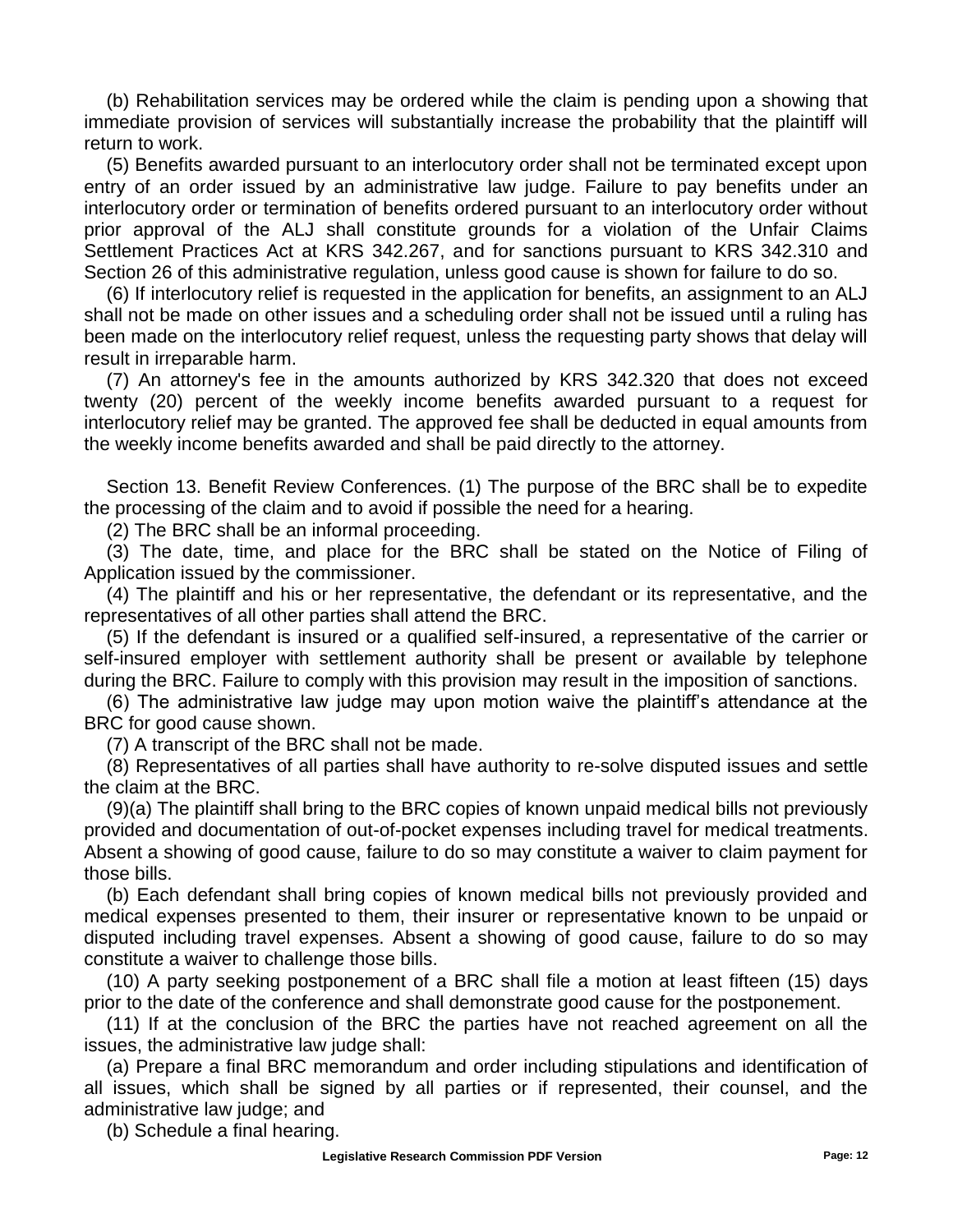(12) Only contested issues shall be the subject of further proceedings.

(13) Upon motion with good cause shown, the administrative law judge may order that additional discovery or proof be taken between the BRC and the date of the hearing and may limit the number of witnesses to be presented at the hearing.

Section 14. Evidence - Rules Applicable. (1) The Rules of Evidence prescribed by the Kentucky Supreme Court shall apply in all proceedings before an administrative law judge except as varied by specific statute and this administrative regulation.

(2)(a) Any party may file as evidence before the administrative law judge pertinent material and relevant portions of:

1. Hospital records, which shall be limited to emergency room records, history, physical and discharge summary, operative notes, and reports of specialized testing; and

2. Educational, Office of Vital Statistics, Armed Forces, Social Security, and other public records.

(b) An opinion of a physician that is expressed in these records shall not be considered by an administrative law judge in violation of the limitation on the number of physician's opinions established in KRS 342.033.

(c) If the records or reports submitted exceed twenty (20) pages, the party attempting to file those records or reports into evidence shall include an indexed table of contents generally identifying the contents.

(d) An appropriate release shall be included to permit opposing parties the ability to obtain complete copies of the records.

Section 15. Extensions of Proof Time. (1) An extension of time for producing evidence may be granted upon showing of circumstances that prevent timely introduction.

(2) A motion for extension of time shall be filed no later than five (5) days before the deadline sought to be extended.

(3) The motion or supporting affidavits shall set forth:

(a) The efforts to produce the evidence in a timely manner;

(b) Facts which prevented timely production; and

(c) The date of availability of the evidence, the probability of its production, and the materiality of the evidence.

(4) In the absence of compelling circumstances, only one (1) extension of thirty (30) days shall be granted to each side for completion of discovery or proof by deposition.

(5) The granting of an extension of time for completion of discovery or proof shall:

(a) Enlarge the time to all:

1. Plaintiffs if the extension is granted to a plaintiff; and

2. Defendants if an extension is granted to a defendant;

(b) Extend the time of the adverse party automatically except if the extension is for rebuttal proof; and

(c) Be limited to the introduction of evidence cited as the basis for the requested extension of time.

Section 16. Stipulation of Facts. (1) Refusal to stipulate facts that are not genuinely in issue shall warrant imposition of sanctions as established in Section 26 of this administrative regulation. An assertion that a party has not had sufficient opportunity to ascertain relevant facts shall not be considered "good cause" in the absence of due diligence.

(2) Upon cause shown, a party may be relieved of a stipulation if the motion for relief is filed at least ten (10) days prior to the date of the hearing, or as soon as practicable after discovery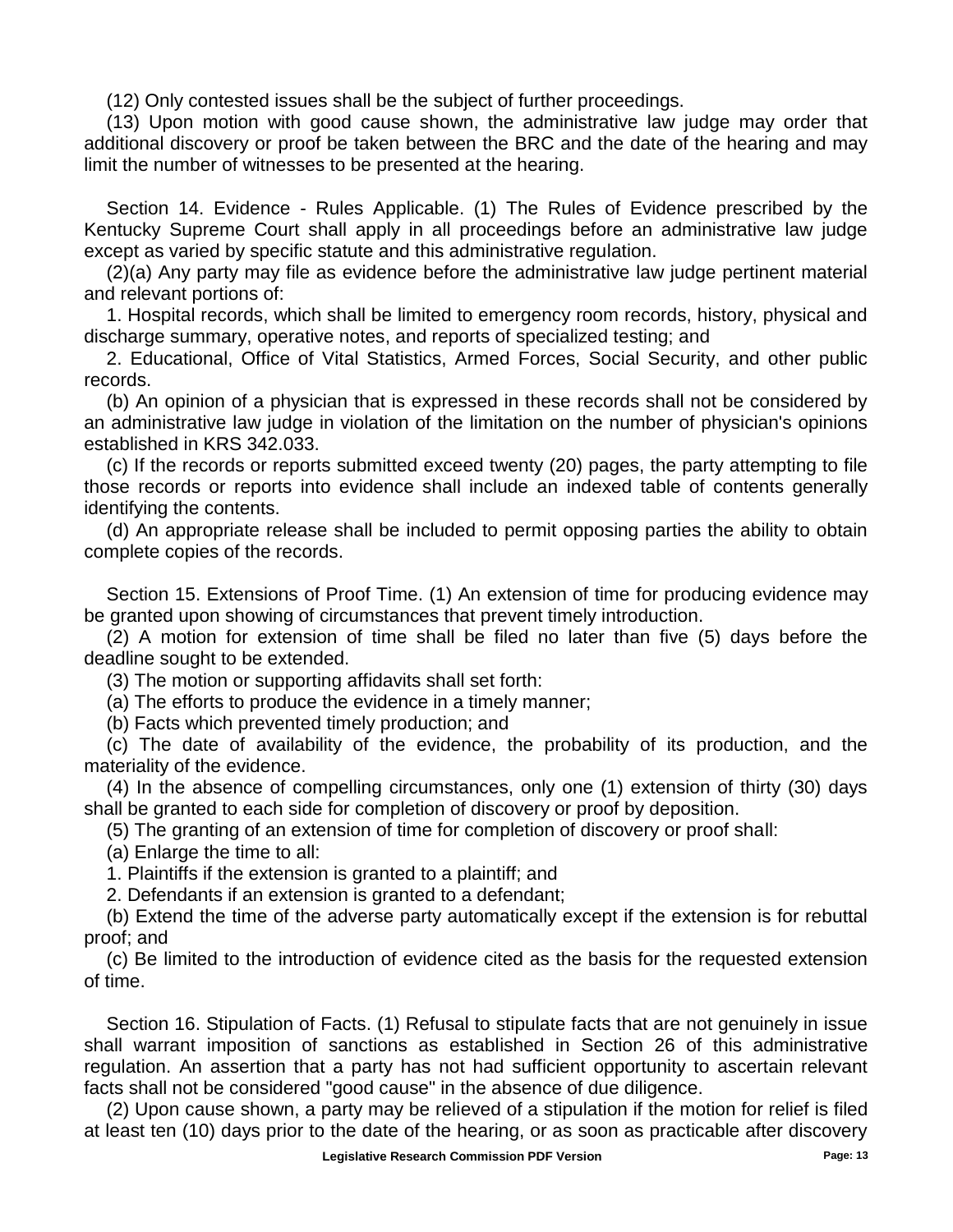that the stipulation was erroneous.

(3) Upon granting relief from a stipulation, the administrative law judge may grant a continuance of the hearing and additional proof time.

Section 17. Discovery and Depositions. (1) Discovery and the taking of depositions shall be in accordance with the provisions of Kentucky Rules of Civil Procedure 26 to 37, except for Rules 27, 33, and 36, which shall not apply to practice before the administrative law judges or the board.

(2) Depositions may be taken by telephone if the reporter administering the oath to the witness and reporting the deposition is physically present with the witness at the time the deposition is given. Notice of a telephonic deposition shall relate the following information:

(a) That the deposition is to be taken by telephone;

(b) The address and telephone number from which the call will be placed to the witness;

(c) The address and telephone number of the place where the witness will answer the deposition call; and

(d) Whether opposing parties may participate in the deposition either at the place where the deposition is being given, at the place the telephone call is placed to the witness, or by conference call. If a party elects to participate by conference call, that party shall contribute proportionate costs of the conference call.

(3) A party seeking a subpoena from an ALJ shall prepare a subpoena or subpoena duces tecum, and provide it to the ALJ to whom the case is assigned, or if no assignment has been made then it shall be sent to the chief administrative law judge. Except for good cause shown, a subpoena shall be requested a minimum of ten (10) days prior to the date of the appearance being requested. A motion shall not be filed. A subpoena shall be served in accordance with Kentucky Rules of Civil Procedure 5.02, 45.03, or 45.05, whichever is applicable.

(4) The commissioner shall establish a medical qualifications index.

(a) An index number shall be assigned to a physician upon the filing of the physician's qualifications.

(b) Any physician who has been assigned an index number may offer the assigned number in lieu of stating qualifications.

(c) Qualifications shall be revised or updated by submitting revisions to the commissioner.

(d) A party may inquire further into the qualifications of a physician.

(e) If the physician's qualifications have not previously been filed into the index maintained by the commissioner, the filing party shall provide sufficient information containing the physician's qualifications, and request the physician be included in the index and a number issued.

(5) Discovery requests and responses to the requests shall not be submitted into the record.

Section 18. Informal Conference. Prior to the hearing, the ALJ may conduct an informal conference either at a hearing site, telephonically, or by other electronic means to inquire about remaining contested issues, and who will testify at the hearing.

Section 19. Hearings. (1) At the hearing, the parties shall present proof concerning contested issues. If the plaintiff or plaintiff's counsel fails to appear, the administrative law judge may dismiss the case for want of prosecution, or if good cause is shown, the hearing may be continued.

(2) At the conclusion of the hearing, the administrative law judge may hold oral arguments, order briefs, or proceed to final decision.

(3) Briefs shall not exceed fifteen (15) pages in length. Reply briefs shall be limited to five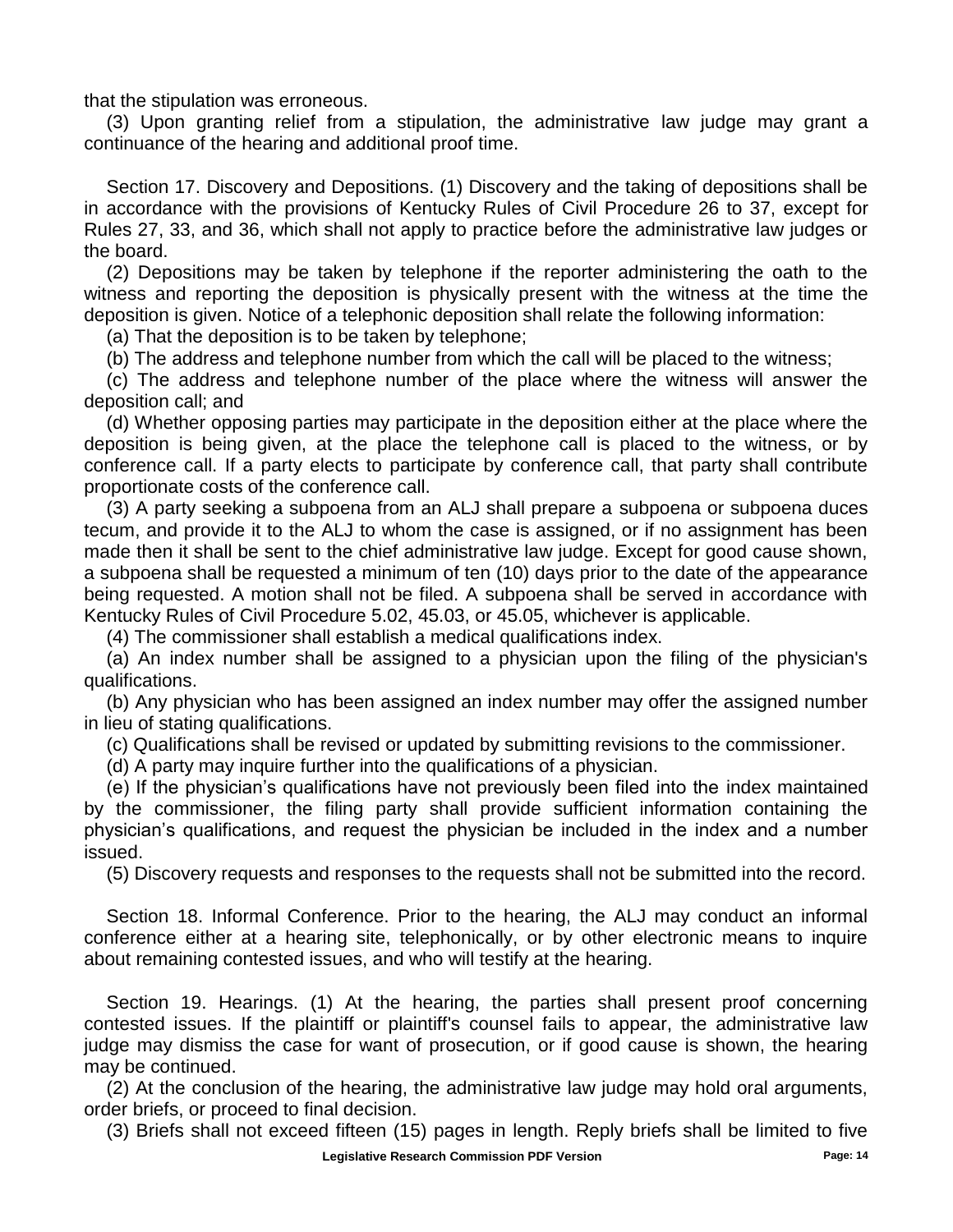(5) pages. Permission to increase the length of a brief shall be sought by motion.

(4) The administrative law judge may announce his decision at the conclusion of the hearing or shall defer decision until rendering a written opinion.

(5) A decision shall be rendered no later than sixty (60) days following the hearing.

(6) The time of filing a petition for reconsideration or notice of appeal shall not begin to run until after the date of filing of the written opinion.

(7) An opinion or other final order of an administrative law judge shall not be deemed final until the administrative law judge opinion is entered into LMS, or, if mailed, by certificate of service from the Office of the ALJ or Department of Workers' Claims with a certification that mailing was sent to:

(a) An attorney who has entered an appearance for a party; or

(b) The party if an attorney has not entered an appearance.

(8) The parties with approval of the administrative law judge may waive a final hearing. Waiver of a final hearing shall require agreement of all parties and the administrative law judge. The claim shall be taken under submission as of the date of the order allowing the waiver of hearing. A decision shall be rendered no later than sixty (60) days following the date of the order allowing the waiver of hearing.

Section 20. Petitions for Reconsideration. (1) If applicable, a party shall file a petition for reconsideration within fourteen (14) days of the filing of a decision, order, or award of an administrative law judge and clearly state the patent error that the petitioner seeks to have corrected and setting forth the authorities upon which petitioner relies. The party filing the petition for reconsideration shall tender a proposed order granting the relief requested.

(2) A response shall be served within ten (10) days after the date of filing of the petition.

(3) The administrative law judge shall act upon the petition within ten (10) days after the response is due.

Section 21. Settlements. (1) Unless the settlement agreement is completed and tendered to the ALJ for immediate approval at the BRC, informal conference, or hearing, or unless the ALJ orders otherwise, the party drafting the settlement agreement shall provide the signed original to the adverse party no later than fifteen (15) days after the date the parties agree to settle. The agreement shall be signed by all parties and tendered to the ALJ for approval no later than thirty (30) days after the date the parties agreed to settle absent a showing of good cause.

(2) Payment shall be made within twenty-one (21) calendar days after the date of the order approving settlement. Payment for settlements and past due benefits shall be mailed to the last known address of plaintiff's counsel, if represented.

(3) Failure to satisfy the time requirements in subsection (2) of this section, if the defendant or defendant's counsel is primarily at fault, may result in the addition of twelve (12) percent interest per annum on all benefits agreed upon in the settlement for any period of delay beyond the time prescribed in subsection (2) of this section.

(4) Parties who settle future periodic payments in a lump sum shall use the discount factor computed in accordance with KRS 342.265(3).

(5) Parties who reach an agreement pursuant to KRS 342.265 shall file the agreement on the applicable form as listed in this subsection and, if not filed electronically, that form shall include the original signatures of the parties:

(a) Form 110-F, Agreement as to Compensation and Order Approving Settlement- Fatality; or

(b) Form 110-I, Agreement as to Compensation and Order Approving Settlement;

(c) Form 110-ODHLCWP, Agreement as to Compensation and Order Approving Settlement.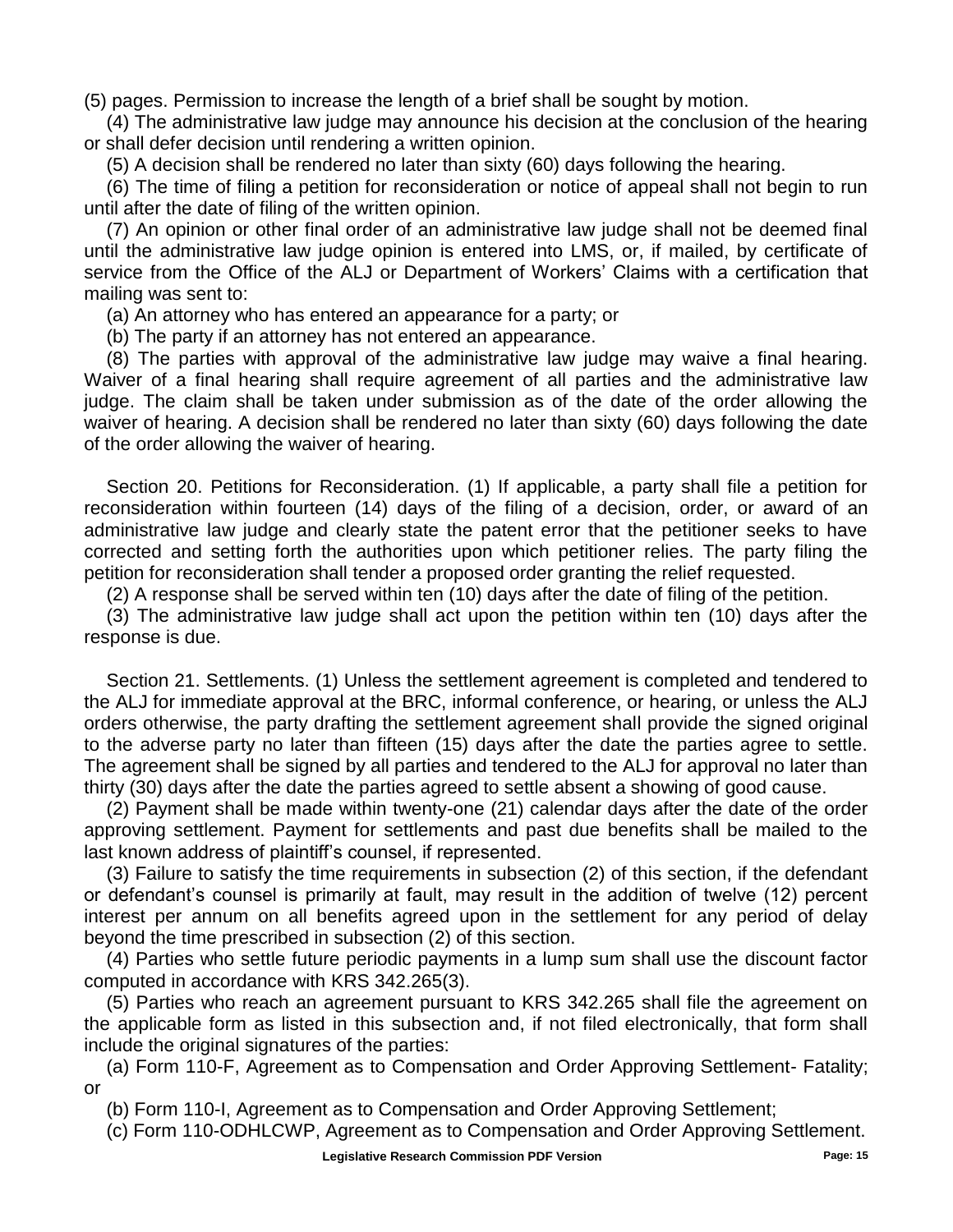(6) A settlement agreement that contains information or provisions that are outside the provisions and purview of KRS Chapter 342 shall not be approved and shall be returned to the parties.

Section 22. Review of Administrative Law Judge Decisions. (1) General.

(a) Pursuant to KRS 342.285(1), decisions of administrative law judges shall be subject to review by the Workers' Compensation Board in accordance with the procedures set out in this administrative regulation.

(b) Parties shall insert the language "Appeals Branch" or "Workers' Compensation Board" on the outside of an envelope containing documents filed in an appeal to the board.

(2) Time and format of notice of appeal.

(a) Within thirty (30) days of the date a final award, order, or decision rendered by an administrative law judge pursuant to KRS 342.275(2) is filed, any party aggrieved by that award, order, or decision may file a notice of appeal to the Workers' Compensation Board.

(b) As used in this section, a final award, order, or decision shall be determined in accordance with Civil Rule 54.02(1) and (2).

(c) The notice of appeal shall:

1. Denote the appealing party as the petitioner;

2. Denote all parties against whom the appeal is taken as respondents;

3. Name the administrative law judge who rendered the award, order, or decision appealed from as a respondent;

4. If appropriate pursuant to KRS 342.120 or 342.1242, name the director of the Division of Workers' Compensation Funds as a respondent;

5. Include the claim number; and

6. State the date of the final award, order, or decision appealed.

(d) Cross-appeal.

1. Any party may file a cross-appeal through notice of cross-appeal filed within ten (10) days after the notice of appeal is served.

2. A cross-appeal shall designate the parties as stated in the notice of appeal.

(e) Failure to file the notice within the time allowed shall require dismissal of the appeal.

(3) Format of petitioner's brief.

(a) Petitioner's brief shall be filed within thirty (30) days of the filing of the notice of appeal.

(b) Petitioner's brief shall be filed with the commissioner of the Department of Workers' Claims.

(c) The petitioner's brief shall conform in all respects to Civil Rule 7.02(4).

(4) Petitioner's brief. The petitioner's brief shall designate the parties as petitioner (or petitioners) and respondent (or respondents) and shall be drafted in the manner established in this subsection.

(a)1. The name of each petitioner and each respondent shall be included in the brief.

2. The petitioner shall specifically designate as respondents all adverse parties.

3. The administrative law judge who rendered the award, order, or decision appealed from shall be named as a respondent.

(b) The workers' compensation claim number, or numbers, shall be set forth in all pleadings before the Workers' Compensation Board.

(c) The petitioner's brief shall state the date of entry of the final award, order, or decision by the administrative law judge.

(d) The petitioner's brief shall state whether any matters remain in litigation between the parties in any forum or court other than those for which an appeal is being sought.

(e) The petitioner's brief shall include a statement of the "Need for Oral Argument",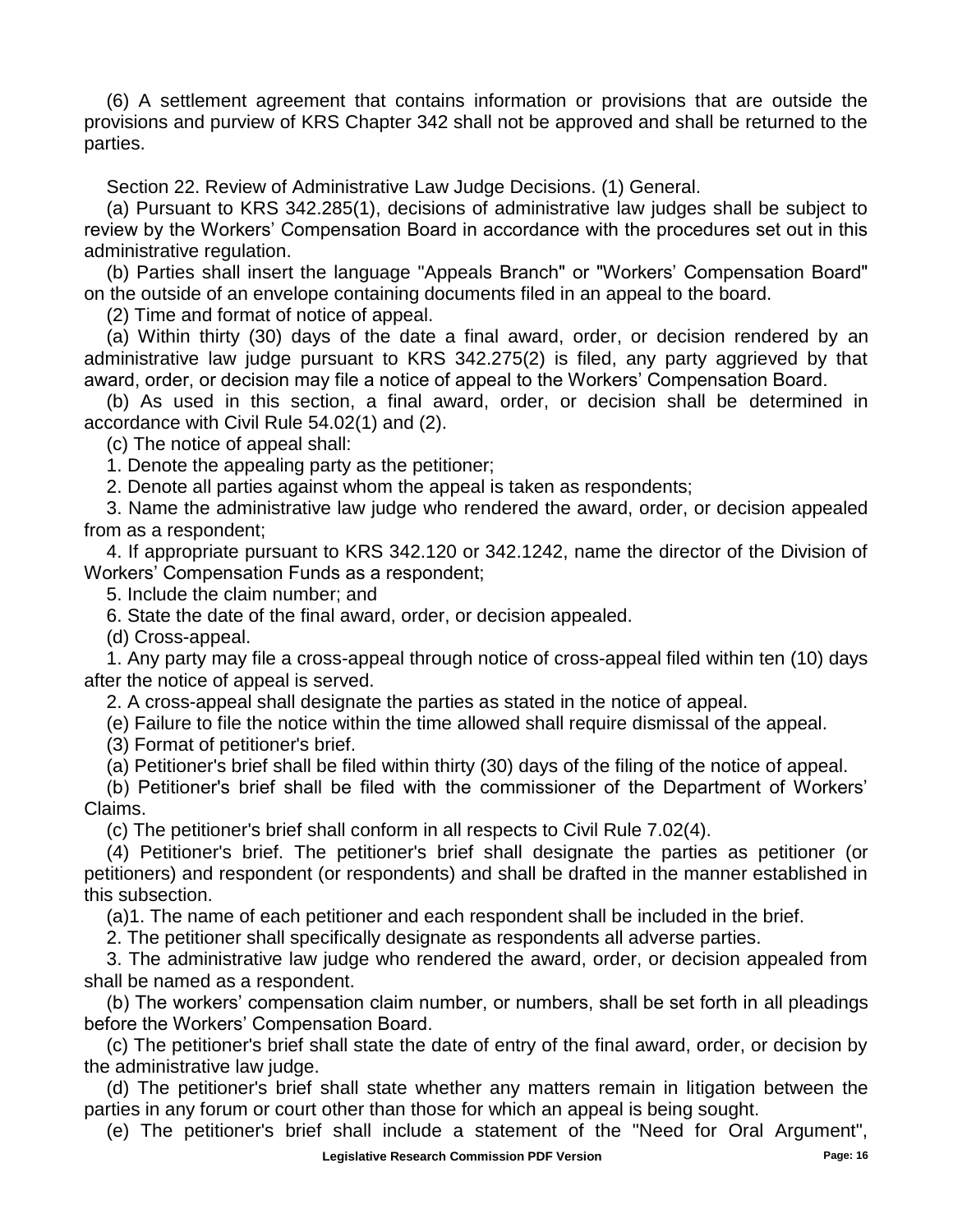designating whether the party requests an argument to be heard orally before the board and, if so, a brief statement setting out the reason or reasons for the request.

(f) The petitioner's brief shall include a "Statement of Bene-fits Pending Review", which shall set forth whether the benefits designated to be paid by the award, order, or decision for which review is being sought have been instituted pursuant to KRS 342.300.

(g) The organization and contents of the petitioner's brief for review shall be as established in this paragraph.

1. A brief "Introduction" shall indicate the nature of the case.

2. A "Statement of Points and Authorities" shall set forth, succinctly and in the order in which they are discussed in the body of the argument, the petitioner's contentions with respect to each issue of law on which he relies for a reversal, listing under each the authority cited on that point and the respective pages of the brief on which the argument appears and on which the authorities are cited. This requirement may be eliminated for briefs of five (5) or less pages.

3. A "Statement of the Case" shall consist of a chronological summary of the facts and procedural events necessary to an understanding of the issues presented by the appeal, with ample reference to the specific pages of the record supporting each of the statements narrated in the summary.

4. An "Argument" shall:

a. Conform with the statement of points and authorities, with ample supportive references to the record and citations of authority pertinent to each issue of law; and

b. Contain, at the beginning of the argument, a statement with reference to the record showing whether the issue was properly preserved for review and, if so, in what manner.

5. A "Conclusion" shall set forth the specific relief sought from the board.

6. An "Appendix" shall contain:

a. Copies of cases cited from federal courts and foreign jurisdictions, if any, upon which reliance is made; and

b. Copies of prior board opinions in accordance with subsection (10) of this section.

7. Civil Rule 76.28(4)(c) shall govern the use of unpublished opinions of the Court of Appeals or Supreme Court.

(5) Respondent's brief, combined brief, or cross-petitioner's brief.

(a) Each respondent shall file an original brief, or combined brief if cross-petition or crosspetitioner's brief, within thirty (30) days of the date on which the petitioner's brief was filed with the commissioner of the Department of Workers' Claims.

(b) Respondent's brief shall include a statement of the "Need for Oral Argument" similar to the statement required of the petitioner by subsection (4)(e) of this section.

(c) The respondent's brief shall include a "Statement of Benefits Pending Review" similar to the statement required of the petitioner by subsection (4)(f) of this section.

(d) Respondent's counter-argument shall follow the organization and content of the petitioner's brief as set forth in subsection (4)(g) of this section.

(6) Reply brief.

(a) If applicable, the petitioner may file a reply brief within ten (10) days after the date on which the respondent's brief was served or due, whichever is earlier.

(b) The organization and contents of the reply brief shall be as provided in Civil Rule 76.12(4)(e), except that an index or contents page shall not be required.

(c) If a cross-appeal has been filed, the cross-petitioner's reply brief may be served within ten (10) days after the date on which the last cross-respondent's brief was served or due, whichever is earlier.

(7) Certification. The petitioner's brief, respondent's brief, and reply brief shall be signed by each party or his counsel and that signature shall constitute a certification that the statements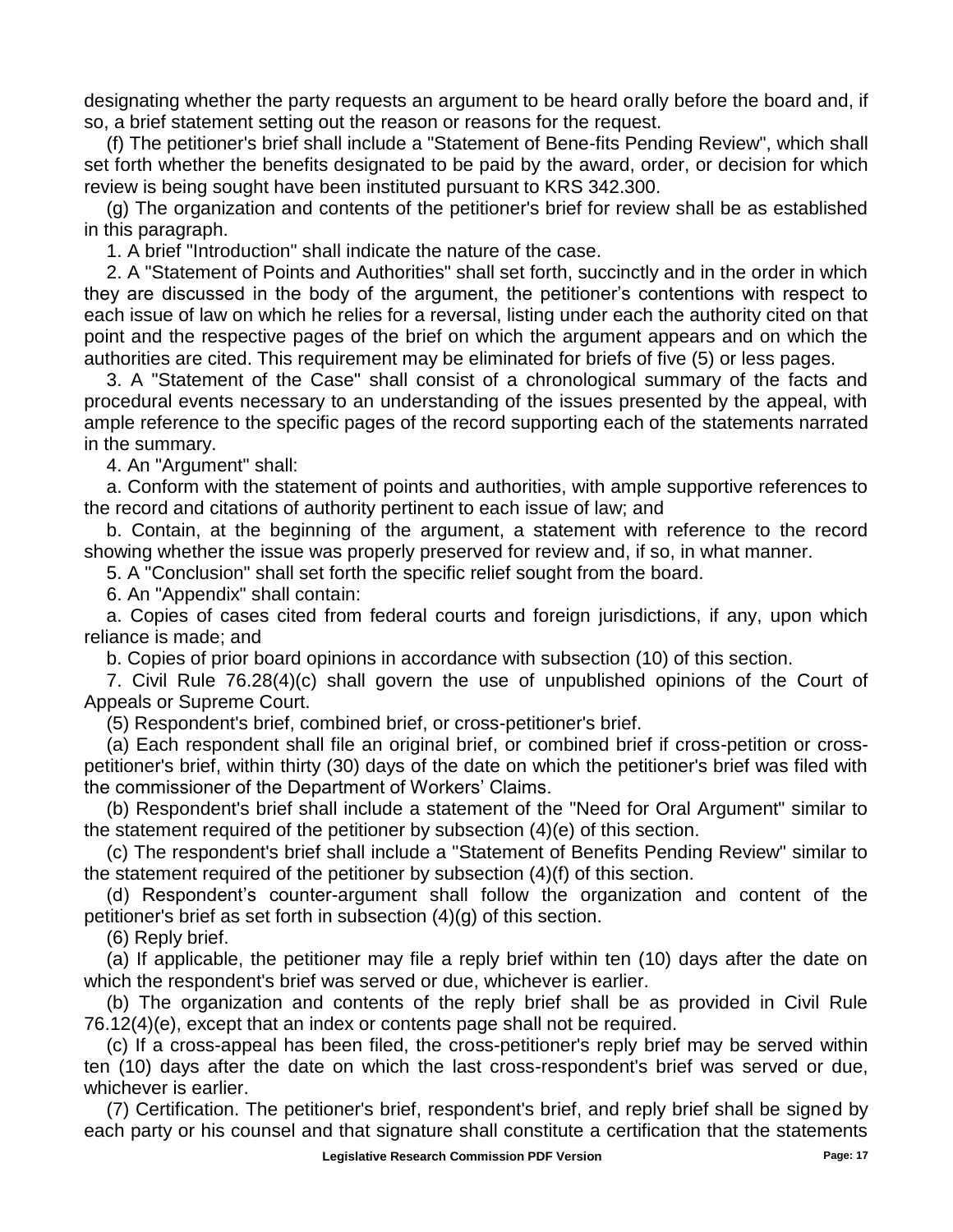contained in the document are true and made in good faith, or if not filed through LMS, bear an original signature of each party or his counsel with a written certification the statements contained in the document are true and made in good faith, and that service has been made upon opposing parties with identification of the manner of service.

(8) Service of notice of appeal, cross-appeal, petitioner's brief, respondent's brief, and reply briefs on adverse parties.

(a) Before filing a notice of appeal, cross-appeal, or any brief with the commissioner of the Department of Workers' Claims, a party shall serve, in the manner provided by Civil Rule 5.02, or electronically as set forth in this administrative regulation, a copy of the document on each adverse party.

(b) Every brief filed in an appeal to the Workers' Compensation Board shall bear, on the front cover, a signed statement, in accordance with Civil Rule 5.03 by the attorney or party that service has been made in conformity to this administrative regulation. The statement shall identify by name each person served.

(c) The name of each attorney, or an unrepresented party, submitting a document to the Workers' Compensation Board along with a current address, email address, and telephone number shall appear following its "conclusion".

(d) If the respondent is also a cross-petitioner, the respondent may file a combined brief or separate cross-petitioner's brief that shall address issues raised by the cross-appeal.

(e) If a separate cross-petitioner's brief is filed, the format shall be the same as a respondent's brief.

(9) Except for good cause shown, any motion for extension of time to file a brief shall be filed not later than five (5) days prior to the date the brief is due.

(10) Form of citations.

(a) All citations to Kentucky statutes and reported decisions of the Court of Appeals and Supreme Court shall conform to the requirements of Civil Rule 76.12(4)(g).

(b) All citations to Kentucky unpublished decisions shall conform to the requirements of Civil Rule 76.28(4)(c).

(c) Citations to prior decisions of the board shall include the style of the case, the appropriate claim or case number, and the date the decision was rendered.

(11) Number of Pages.

(a) The petitioner's brief and the respondent's brief shall be limited to twenty (20) total pages, including those items required by this section. The appendix shall not count against the page limit.

(b) Reply briefs shall be limited to five (5) pages.

(c) Combined briefs shall be limited to twenty-five (25) total pages, including those items required by this section. The appendix shall not count against the page limit.

(d) The parties shall make every effort to comply with the above page limitations.

(e) Permission to increase the length of a brief shall be sought by motion, but shall only be granted upon a showing of good cause.

(12) Sanctions. Failure of a party to file a brief conforming to the requirements of this administrative regulation, or failure of a party to timely file a response may be grounds for the imposition of one (1) or more of the following sanctions:

(a) Affirmation or reversal of the final order;

(b) Rejection of a brief that does not conform as to organization or content, with leave to refile in proper form within ten (10) days of the date returned. If timely refiling occurs, the filing shall date back to the date of the original filing;

(c) Striking of an untimely response;

(d) A fine of not more than \$500; or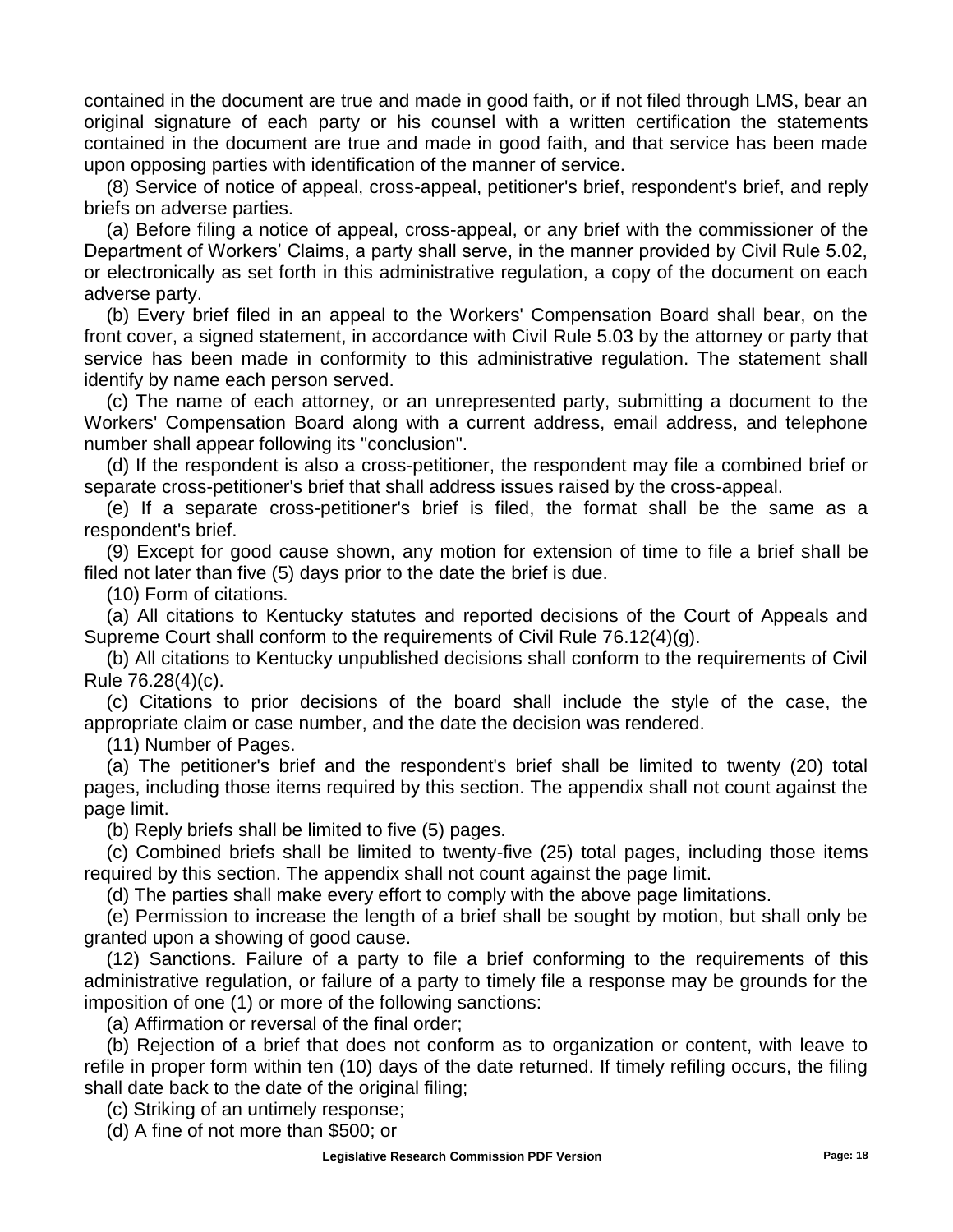(e) Dismissal.

(13) Motions.

(a) A motion, response, or objection shall be filed with the commissioner of the Department of Workers' Claims in accordance with Section 3 of this administrative regulation, and shall bear the designation of Appeals Branch or Workers' Compensation Board.

(b) The style of the case, including the claim number and title of the motion or pleading, shall appear on the first page of the motion or pleading.

(c) The party filing a motion may file a brief memorandum supporting the motion and opposing parties may file brief memoranda in response. To be considered, a response shall be filed within ten (10) days of the motion. Further responses shall not be filed.

(d) Every motion and response, the grounds of which depend upon the existence of facts not in evidence, shall be supported by affidavits demonstrating those facts.

(e) Every motion and response, the grounds of which depend upon the existence of facts that the moving or responding party believes are shown in the evidence or are admitted by the pleadings, shall make reference to the place in the record where that evidence or admission is found.

(f) Before filing a motion or pleading with the commissioner of the Department of Workers' Claims, a party shall serve, in the manner provided by Civil Rule 5.02 or as set forth in this administrative regulation, a copy of the document on each adverse party.

(g) The filing of a motion to dismiss an appeal shall stay the remaining time for the filing of a responsive pleading. If the petitioner's brief has been previously filed and a motion to dismiss has been overruled, the respondent shall have fifteen (15) days from the order to file a respondent's brief.

(h) Except for motions that call for final disposition of an appeal, any board member designated by the chairman may dispose of a motion. An intermediate order may be issued on the signature of any board member.

(14) Oral arguments.

(a) Upon motion of a party or within its discretion, the board may order an oral argument on the merits in a case appealed from a decision, award, or order of an administrative law judge.

(b) Oral arguments shall occur on a date and at a time and location specified by the board.

(c) Appeals designated for oral argument shall be held in abeyance and all subsequent appeal time in the case shall be calculated from the date of the oral argument.

(15) Continuation of benefits pending appeal.

(a) Benefits awarded by an administrative law judge that are not contested shall be paid during the pendency of an appeal. A motion requesting the payment of these benefits shall not be required. Uncontested benefits shall include income benefits at an amount lesser than what was awarded if the issue on appeal addresses the amount of benefits to be awarded as opposed to the entitlement to income benefits.

(b) Upon the motion of a party pursuant to KRS 342.300, the board may order payment of benefits pending appeal in conformity with the award, decision, or order appealed from.

(c) Entitlement to relief pursuant to KRS 342.300 shall be granted upon motion establishing:

1. The probability of the existence in fact of:

a. Financial loss;

b. Privation, suffering, or adversity resulting from insufficient income; or

c. Detriment to the moving party's property or health if payment of benefits is not instituted; and

2. That there exists a reasonable likelihood that the moving party will prevail on appeal.

(d) Any response to a motion for continuation of an award pending appeal shall be served within ten (10) days from the date of the request and, thereafter, the request shall be ripe for a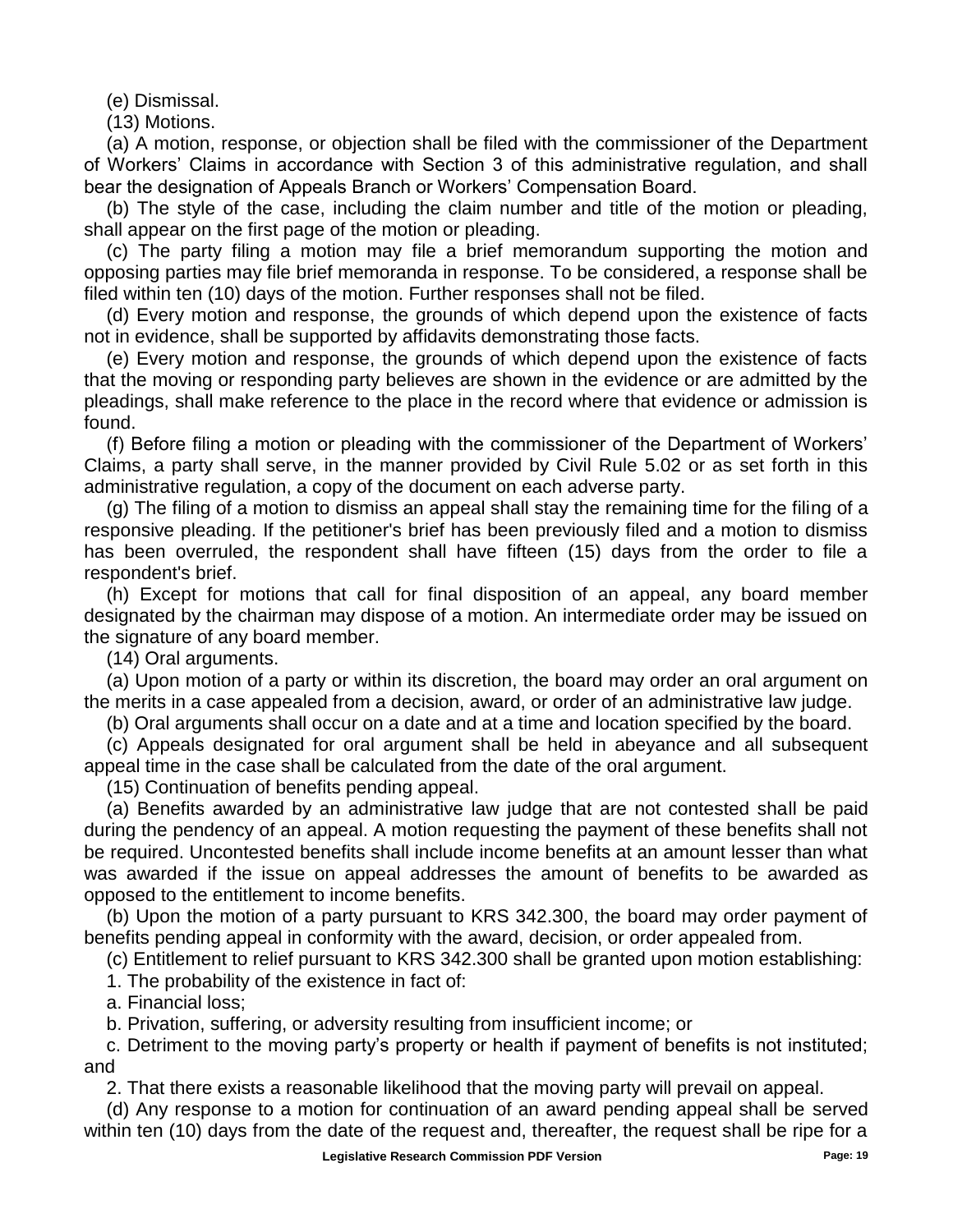decision.

(e) Entitlement to relief by the moving party and responses shall be shown by:

1. Affidavit if the grounds for the motion or response depend upon the existence of facts not in evidence; or

2. Supporting memorandum citing to evidence existing within the record and making reference to the place in the record where that evidence is found.

(16) Decisions.

(a) The board shall:

1. Enter its decision affirming, modifying, or setting aside the order appealed from; or

2. Remand the claim to an administrative law judge for further proceedings.

(b) Motions for reconsideration shall not be permitted.

(c) The decision of the administrative law judge shall be affirmed if:

1. A board member is unable to sit on a decision; and

2. The remaining two (2) board members cannot reach an agreement on a final disposition.

(17) Appeal from board decisions. If applicable, pursuant to KRS 342.290, the decision of the board shall be appealed to the Kentucky Court of Appeals as provided in Civil Rule 76.25.

(18) If the parties agree to settle a claim while it is on appeal to the board, the original agreement signed by all parties, along with a motion to place the appeal in abeyance and to remand to the ALJ, shall be filed. An action shall not be taken by an ALJ until an order is issued by the board holding the appeal in abeyance, and remanding the claim to the ALJ for approval of the settlement agreement. Once the settlement agreement is approved, the appeal shall be removed from abeyance, and dismissed if all issues on appeal have been resolved. If issues remain for decision subsequent to the approval of the settlement agreement, the board shall remove the appeal from abeyance and establish a briefing schedule.

Section 23. Coverage - Insured Status. Upon the filing of an application for resolution of claim, the commissioner shall ascertain whether the employer or any other person against whom a claim is filed and who is not exempted by KRS 342.650 has secured payment of compensation by obtaining insurance coverage or qualifying as a self-insurer pursuant to KRS 342.340. If an employer does not have insurance coverage or qualify as a self-insurer, the commissioner shall notify the administrative law judge and all parties by service of a certification of no coverage.

Section 24. Withdrawal of Records and Disposition of Exhibits. (1) A portion of any original record of the office shall not be withdrawn except upon an order of the commissioner, an administrative law judge, or a member of the board.

(2)(a) All physical exhibits, including x-rays, shall be disposed of sixty (60) days after the order resolving the claim has become final except x-rays filed in coal workers' pneumoconiosis claims, which shall be returned to the party who filed the x-ray.

(b) A party filing an exhibit may make arrangements to claim an exhibit prior to that time.

(c)1. If an unclaimed exhibit has no money value, it shall be destroyed.

2. If an unclaimed exhibit has a value of more than \$100, it shall be sold as surplus property.

3. If an unclaimed exhibit has a value of less than \$100, it shall be donated to the appropriate state agency.

4. If an unclaimed exhibit has historic value, it shall be sent to the state archives.

Section 25. Time for Payment of Benefits in Litigated Claims. (1) If a disputed claim is litigated and an opinion, order, or award is entered awarding benefits to a claimant and no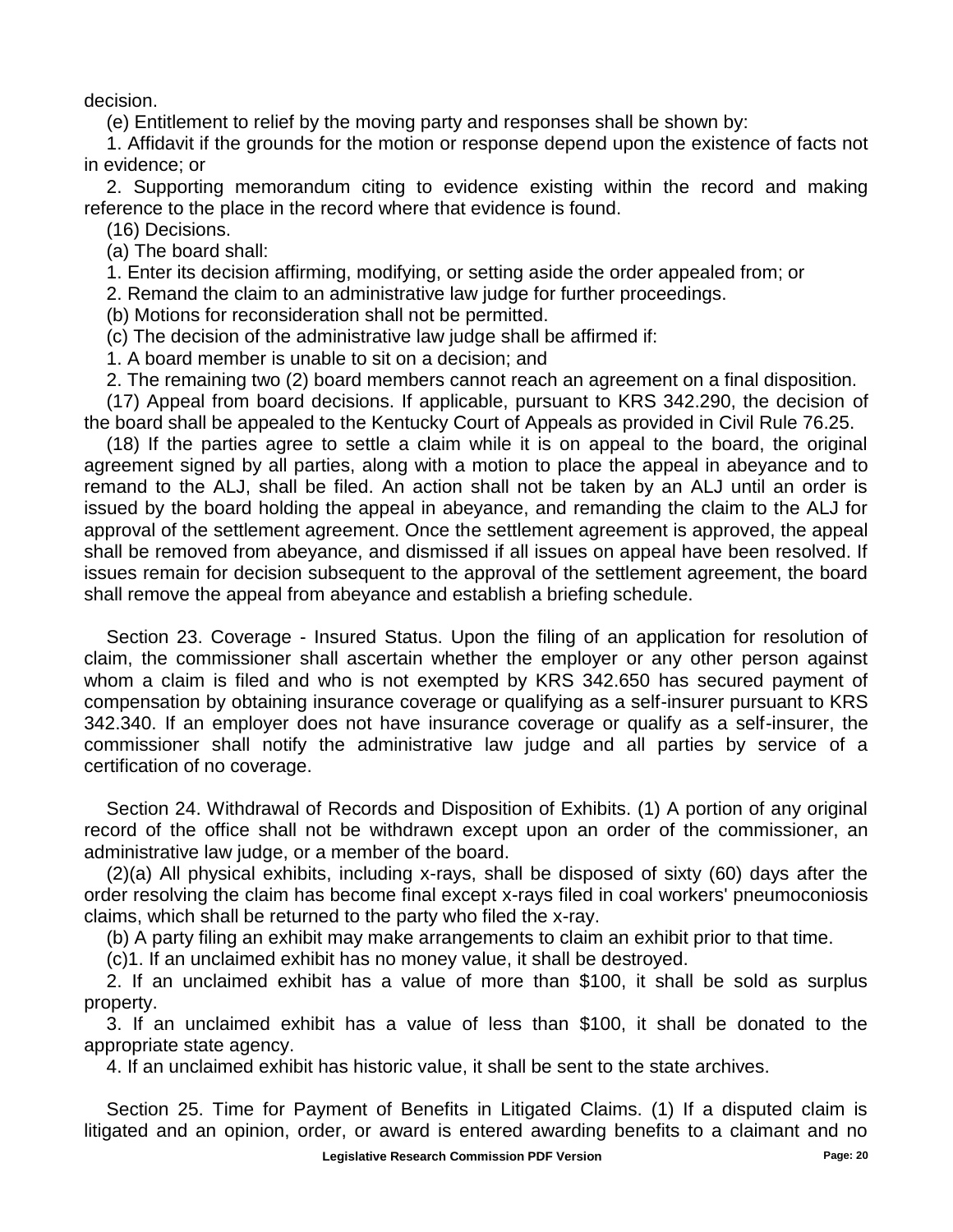appeal is taken that prevents finality of the opinion, order, or award, payment shall be made in accordance with this subsection.

(a) All past benefits due under the award shall be paid no later than twenty-one (21) days after expiration of the last appeal date unless otherwise ordered by an ALJ.

(b) Any attorney fee shall be paid no later than thirty (30) days after the date of the administrative law judge's order approving the fee unless otherwise ordered by an ALJ.

(c) If plaintiff is represented by counsel, payment for past due benefits shall be mailed to the last known address of plaintiff's attorney.

(2) If an appeal is taken from an opinion, order, or award awarding benefits to a claimant, any benefits shall be paid no later than twenty-one (21) days after the decision becomes final and no further appeal can be taken. Any attorney fee shall be paid no later than thirty (30) days after the decision becomes final, or the date of the ALJ's order approving fee, whichever is later unless otherwise ordered by an ALJ.

(3) Failure to comply with this section may be grounds for sanctions pursuant to Section 26 of this administrative regulation, unless good cause is shown for the failure.

Section 26. Sanctions. (1) Pursuant to KRS 342.310, an administrative law judge or the board may assess costs upon a determination that the proceedings have been brought, prosecuted, or defended without reasonable grounds.

(2) A sanction may be assessed against an offending attorney or representative rather than against the party.

(3) If a party is a governmental agency and attorney's fees are assessed, the fees shall include fees for the services of an attorney in public employment, measured by the reasonable cost of similar services had a private attorney been retained.

(4) Failure of a party to timely file a pleading or document or failure to comply with the procedures required by this administrative regulation may be treated by an administrative law judge or the board as prosecuting or defending without reasonable grounds.

Section 27. Payment of Compensation from Uninsured Employers' Fund. (1) Payment from the Uninsured Employers' Fund of compensation shall be made upon the determination by an administrative law judge that the responsible employer failed to secure payment of compensation as provided by KRS 342.340; and

(a) Thirty (30) days have expired since the finality of an award or issuance of an interlocutory relief order and a party in interest certifies the responsible employer has failed to initiate payments in accordance with that award;

(b) Upon showing that the responsible employer has filed a petition under any section of the Federal Bankruptcy Code; or

(c) The plaintiff or any other party in interest has filed in the circuit court of the county where the injury occurred an action pursuant to KRS 342.305 to enforce payment of the award against the uninsured employer, and there has been default in payment of the judgment by the employer.

(2) The plaintiff may by motion and affidavit demonstrate compliance with this section and request an administrative law judge to order payment from the Uninsured Employers' Fund in accordance with KRS 342.760.

(3) This section shall not be construed to prohibit the voluntary payment of compensation by an employer, or any other person liable for the payment, who has failed to secure payment of compensation as provided by KRS Chapter 342, the compromise and settlement of a claim, or the payment of bene-fits by the Special Fund or Coal Workers' Pneumoconiosis Fund.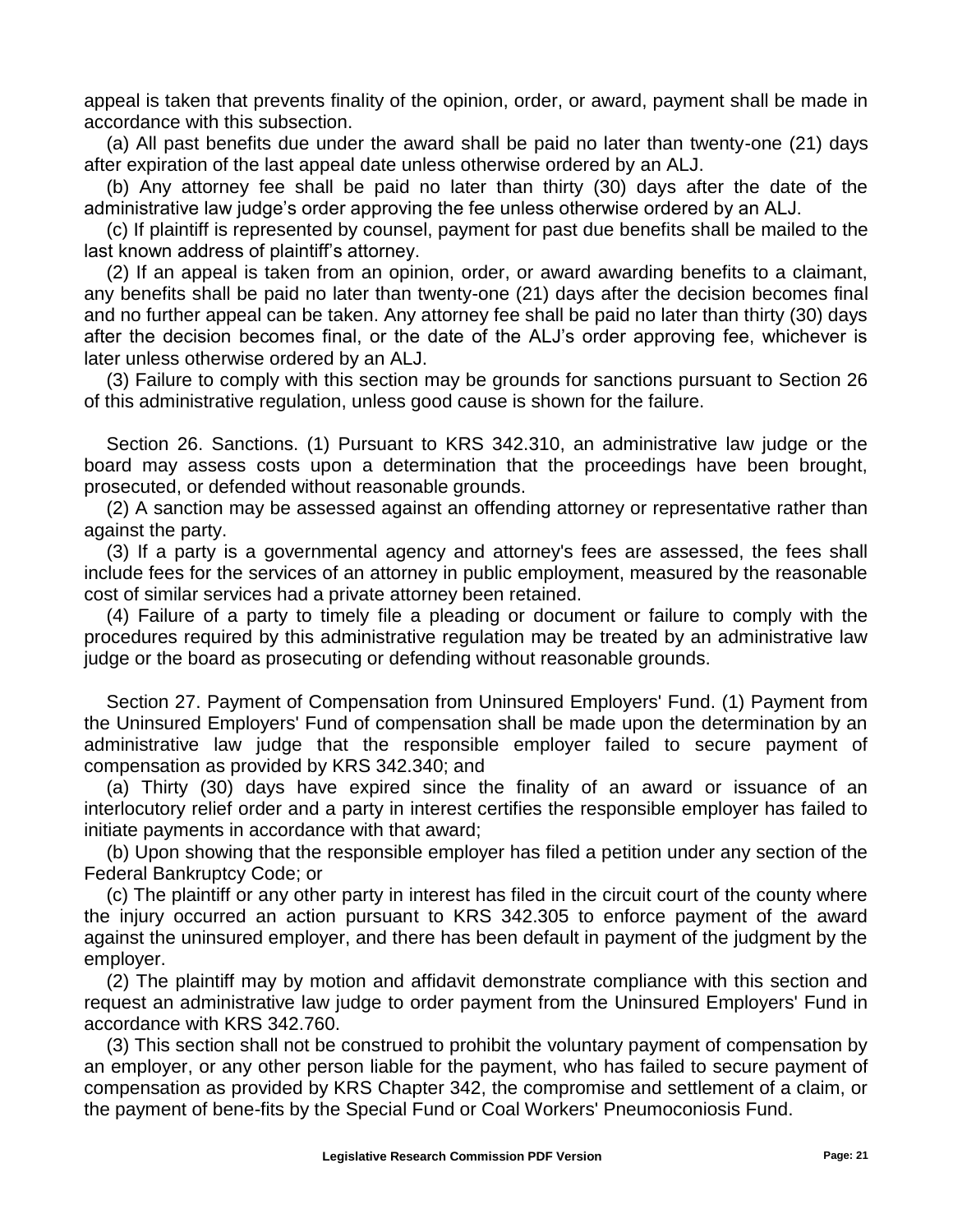Section 28. Forms. The Department of Workers' Claims shall not accept applications or forms in use prior to the forms required by and incorporated by reference in this administrative regulation. Outdated applications or forms submitted may be rejected and returned to the applicant or person submitting the form. If the application or form is resubmitted on the proper form within twenty (20) days of the date it was returned, the filing shall date back to the date the application or form was first received by the commissioner. Otherwise, the date of the second receipt shall be the filing date.

Section 29. Request for Participation by the Kentucky Coal Workers' Pneumoconiosis Fund. (1) Following a final award or order approving settlement of a claim that is eligible for participation by the Kentucky Coal Workers' Pneumoconiosis Fund pursuant to KRS 342.1242(1), the employer shall file a written request for participation with the Kentucky Coal Workers' Pneumoconiosis Fund within thirty (30) days and shall serve copies of the request on all other parties.

(2) A written request for participation with the Kentucky Coal Workers' Pneumoconiosis Fund shall be in writing and include the following documents:

(a) Plaintiff's application for resolution of claim;

(b) Defendant's notice of resistance, notice of claim denial or acceptance, and any special answer;

(c) All medical evidence upon which the award or settlement was based;

(d) The notice of consensus issued by the commissioner, if rendered;

(e) Final opinion or order of an administrative law judge determining liability for benefits or settlement agreement and order approving settlement agreement;

(f) If an administrative law judge's award was appealed, the appellate opinions; and

(g) If the request for participation includes retraining incentive benefits under KRS 342.732, a certification by the requesting party that the plaintiff meets the relevant statutory criteria.

(3) If the request for participation is based upon the settlement of a claim, the employer shall submit a settlement agreement that represents liability exclusively for coal workers' pneumoconiosis benefits, and does not include any sums for other claims that the plaintiff may have against the employer.

(4) In claims arising under KRS 342.792, if the employer fails to submit a request for participation within thirty (30) days of the final award or order approving settlement, the plaintiff or an administrative law judge may file a written request for participation with the Kentucky Coal Workers' Pneumoconiosis Fund within sixty (60) days of the final award or order approving settlement.

(5) Within thirty (30) days following receipt of a completed request for participation, the director of the Kentucky Coal Workers' Pneumoconiosis Fund shall notify the employer and all other parties of acceptance or denial of the request.

(6) A denial shall be in writing and based upon any of the following findings by the director:

(a) Failure to file a written request for participation within the time limits specified in this administrative regulation without good cause;

(b) The employer failed to defend the claim;

(c) The employer entered into a settlement agreement not supported by the medical evidence, or that includes sums for claims other than coal workers' pneumoconiosis or that was procured by fraud or mistake; or

(d) The award or settlement was for retraining incentive benefits and the request for participation did not include the training or education certification required by this administrative regulation.

(7) Denial of a request for participation may be appealed by any party to an administrative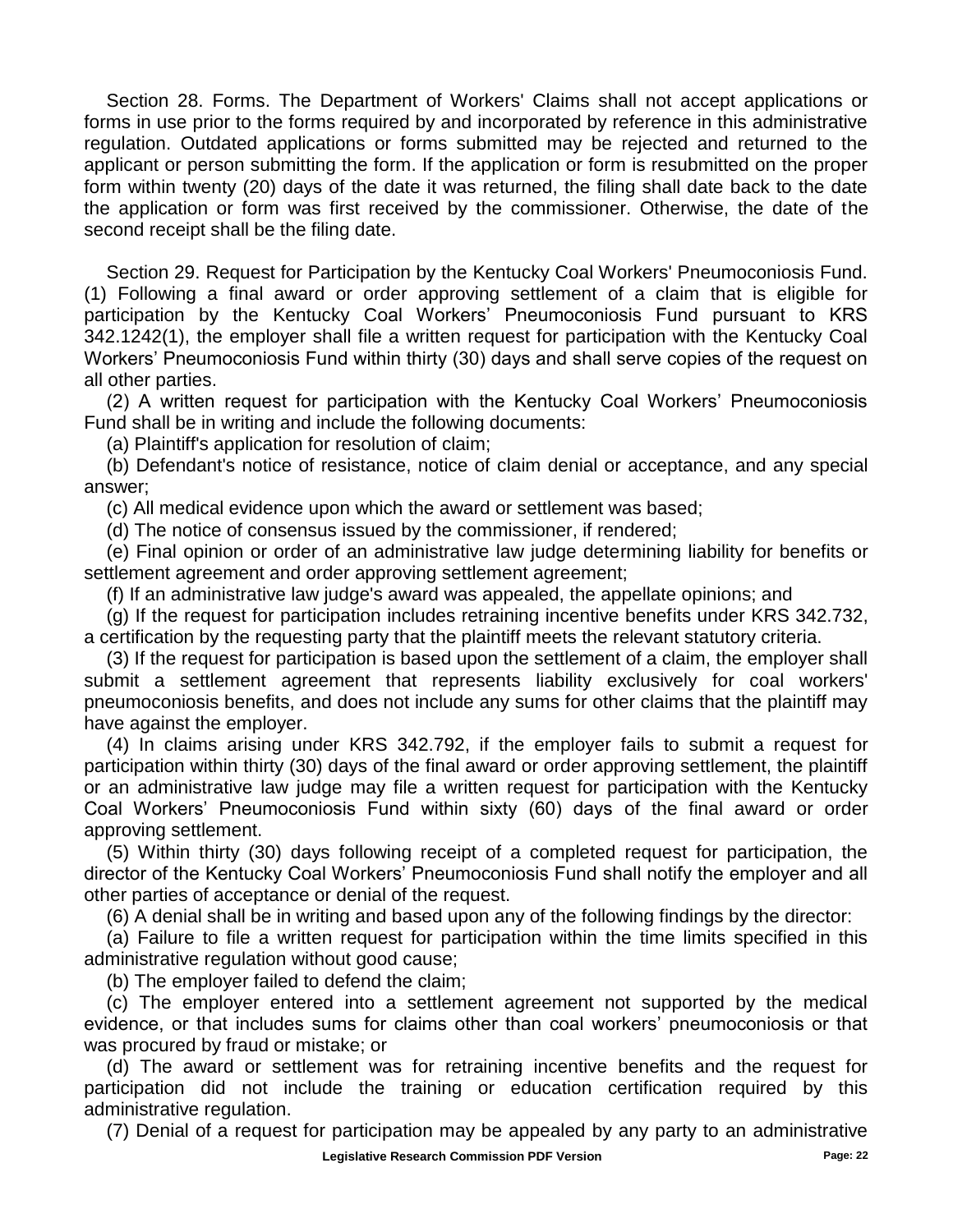law judge within thirty (30) days following receipt of the denial.

(8) The administrative law judge shall:

(a) Determine if the denial was arbitrary, capricious, or in excess of the statutory authority of the director; and

(b) Not reexamine the weight assigned to evidence by an administrative law judge in an award.

(9) Except in claims under KRS 342.792, the employer shall promptly commence payment on all of the liability pursuant to the award or order and shall continue until the liability of the Kentucky Coal Workers' Pneumoconiosis Fund is established.

(a) This duty of prompt payment shall continue during pendency of an appeal from denial of a request for participation.

(b) In claims arising from KRS 342.792, the Kentucky Coal Workers' Pneumoconiosis Fund shall promptly commence payment upon its acceptance of the claim.

(10)(a) Except in claims under KRS 342.792, upon an appeal from the denial of a request for participation, if the Kentucky Coal Workers' Pneumoconiosis Fund does not prevail, it shall reimburse the employer for its proportionate share of the liability with interest accrued from the date of denial.

(b) In an appeal of a denial in a claim arising under KRS 342.792, in which the Kentucky Coal Workers' Pneumoconiosis Fund does not prevail, the fund shall commence payment pursuant to the opinion and award or order approving settlement with interest accrued from the date of the denial. All interest shall be paid at the rate established in KRS 342.040.

Section 30. Incorporation by Reference. (1) The following material is incorporated by reference:

(a) "Application for Resolution of a Claim - Injury", February 2020;

(b) "Application for Resolution of a Claim - Occupational Disease", February 2020;

(c) "Application for Resolution of a Claim - Hearing Loss", February 2020;

(d) "Application for Resolution – Interlocutory Relief", October 2016;

(e) Form 104, "Plaintiff's Employment History", October 2016;

(f) Form 105, "Plaintiff's Chronological Medical History", October 2016;

(g) Form 106, "Medical Waiver and Consent", July 2003;

(h) Form 107, "Medical Report – Injury/Hearing Loss/Psychological Condition", October 2016;

(i) Form 108, "Medical Report – Occupational Disease", October 2016;

(j) Form 109, "Attorney Fee Election", March 15, 1995;

(k) Form 110-I, "Agreement as to Compensation and Order Approving Settlement", February 2020;

(l) Form 110-ODHLCWP, "Agreement as to Compensation and Order Approving Settlement", February 2020;

(m) Form 110-F, "Agreement as to Compensation and order Approving Settlement - Fatality", October 2016;

(n) "Notice of Claim Denial or Acceptance", October 2016;

(o) Form 112, "Medical Dispute", February 2020;

(p) Form AWW-1, "Average Weekly Wage Certification", October 2016;

(q) Form AWW-CON, "Average Weekly Wage Certification - Concurrent", October 2016;

(r) Form AWW-POST, "Average Weekly Wage Certification – Post Injury", October 2016;

(s) Form F, "Fatality", October 2016;

(t) Form SVC, "Safety Violation Alleged by Plaintiff/Employee", October 2016; and

(u) Form SVE, "Safety Violation Alleged by Department/Employer", October 2016;